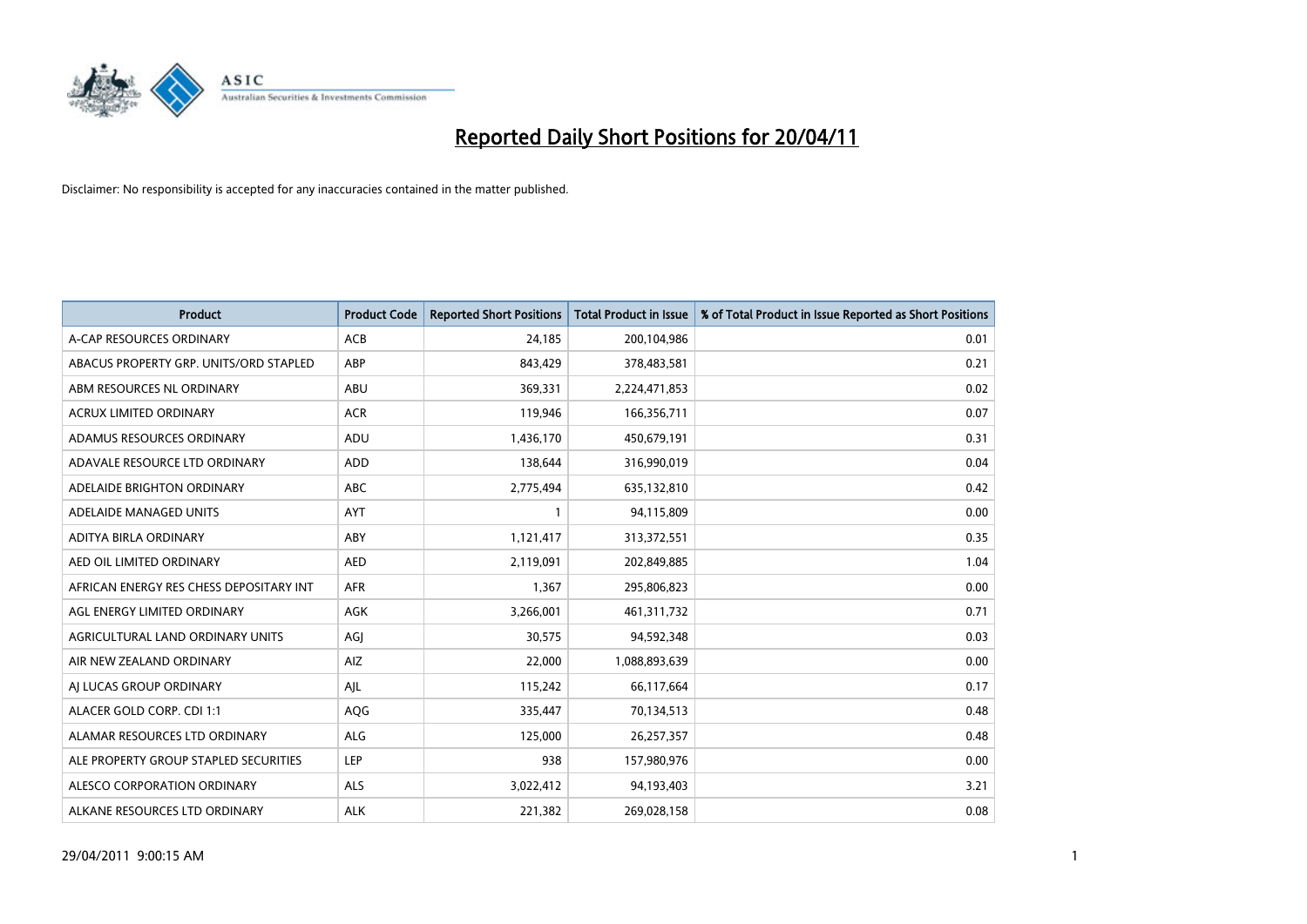

| <b>Product</b>                         | <b>Product Code</b> | <b>Reported Short Positions</b> | <b>Total Product in Issue</b> | % of Total Product in Issue Reported as Short Positions |
|----------------------------------------|---------------------|---------------------------------|-------------------------------|---------------------------------------------------------|
| ALLIANCE RESOURCES ORDINARY            | AGS                 | 135,864                         | 341,172,309                   | 0.04                                                    |
| ALLIED GOLD LIMITED ORDINARY           | <b>ALD</b>          | 1,302,608                       | 1,198,537,554                 | 0.11                                                    |
| ALUMINA LIMITED ORDINARY               | <b>AWC</b>          | 21,380,269                      | 2,440,196,187                 | 0.88                                                    |
| AMADEUS ENERGY ORDINARY                | AMU                 | 454,000                         | 300,288,855                   | 0.15                                                    |
| AMALGAMATED HOLDINGS ORDINARY          | AHD                 | 15,008                          | 157,458,568                   | 0.01                                                    |
| AMCOM TELECOMM. ORDINARY               | <b>AMM</b>          | 12,943                          | 716,812,103                   | 0.00                                                    |
| AMCOR LIMITED ORDINARY                 | <b>AMC</b>          | 4,527,658                       | 1,227,383,880                 | 0.34                                                    |
| AMP CAPITAL CHINA ORDINARY UNITS       | AGF                 | 175,000                         | 345,546,659                   | 0.05                                                    |
| AMP LIMITED ORDINARY                   | AMP                 | 10,774,027                      | 2,789,686,764                 | 0.37                                                    |
| AMPELLA MINING ORDINARY                | <b>AMX</b>          | 443,754                         | 203,285,108                   | 0.21                                                    |
| ANGLOGOLD ASHANTI CDI 5:1              | AGG                 | 11,356                          | 89,207,765                    | 0.01                                                    |
| ANSELL LIMITED ORDINARY                | <b>ANN</b>          | 3,965,610                       | 133,007,903                   | 2.95                                                    |
| ANTARES ENERGY LTD ORDINARY            | <b>AZZ</b>          | 101,632                         | 275,500,000                   | 0.04                                                    |
| ANZ BANKING GRP LTD ORDINARY           | ANZ                 | 5,141,788                       | 2,596,414,163                 | 0.19                                                    |
| APA GROUP STAPLED SECURITIES           | <b>APA</b>          | 5,662,365                       | 556,193,951                   | 1.01                                                    |
| APEX MINERALS NL ORDINARY              | <b>AXM</b>          | 885,146                         | 5,550,243,713                 | 0.02                                                    |
| APN EUROPEAN RETAIL UNITS STAPLED SEC. | <b>AEZ</b>          | 11,832                          | 544,910,660                   | 0.00                                                    |
| APN NEWS & MEDIA ORDINARY              | <b>APN</b>          | 20,156,826                      | 618,568,292                   | 3.27                                                    |
| AOUARIUS PLATINUM. ORDINARY            | <b>AQP</b>          | 3,205,647                       | 470,070,802                   | 0.65                                                    |
| AQUILA RESOURCES ORDINARY              | <b>AQA</b>          | 3,831,261                       | 374,323,124                   | 1.02                                                    |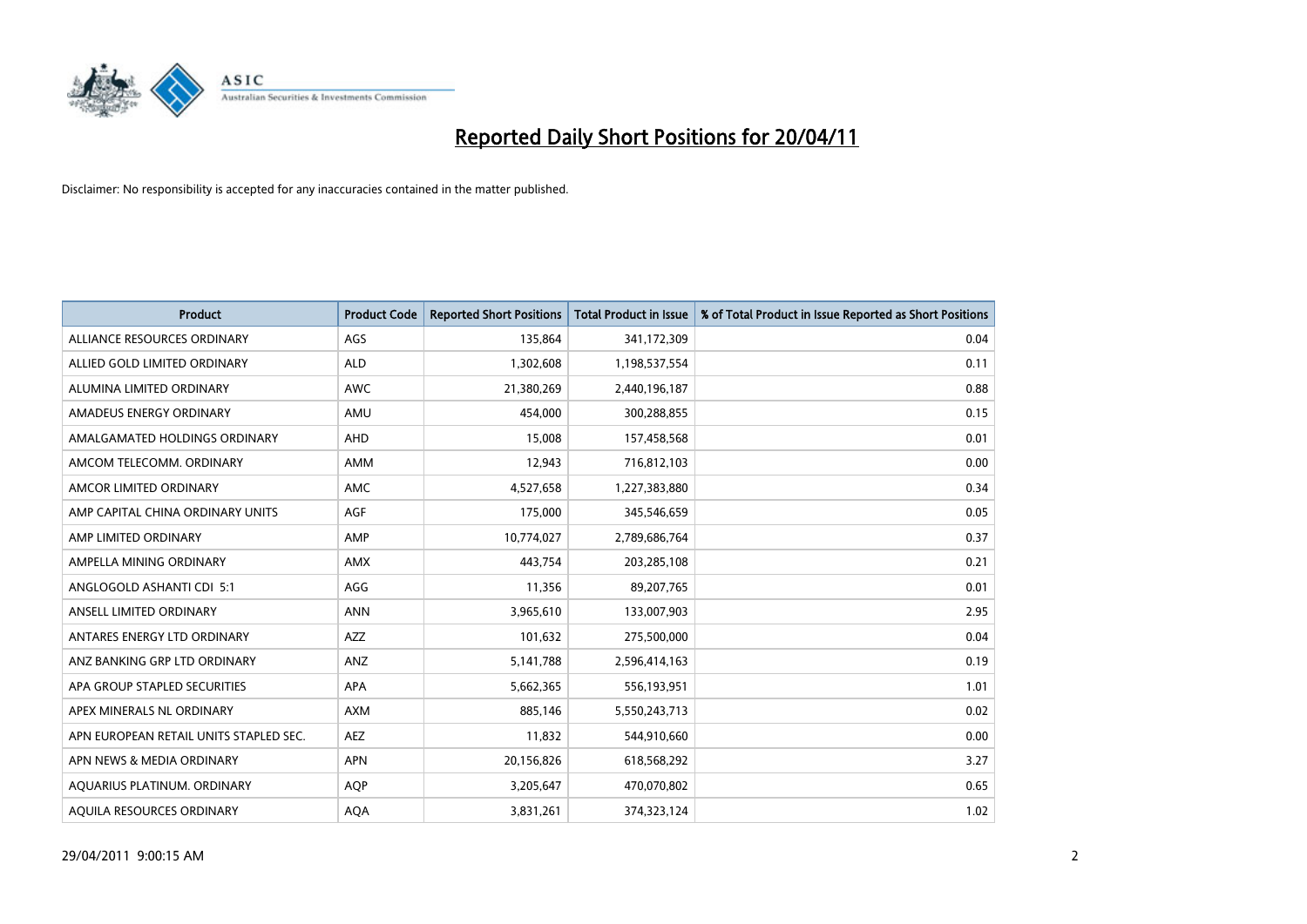

| <b>Product</b>                          | <b>Product Code</b> | <b>Reported Short Positions</b> | Total Product in Issue | % of Total Product in Issue Reported as Short Positions |
|-----------------------------------------|---------------------|---------------------------------|------------------------|---------------------------------------------------------|
| ARAFURA RESOURCE LTD ORDINARY           | ARU                 | 5,057,264                       | 367,930,342            | 1.38                                                    |
| ARB CORPORATION ORDINARY                | ARP                 | 7,996                           | 72,481,302             | 0.00                                                    |
| ARDENT LEISURE GROUP STAPLED SECURITIES | AAD                 | 355,155                         | 318,147,978            | 0.11                                                    |
| ARISTOCRAT LEISURE ORDINARY             | ALL                 | 27,215,398                      | 536,480,307            | 5.07                                                    |
| <b>ASCIANO LIMITED ORDINARY</b>         | <b>AIO</b>          | 15,837,135                      | 2,926,103,883          | 0.56                                                    |
| ASG GROUP LIMITED ORDINARY              | <b>ASZ</b>          | 16,669                          | 168,247,718            | 0.01                                                    |
| ASPEN GROUP ORD/UNITS STAPLED           | <b>APZ</b>          | 1,136,161                       | 592,674,670            | 0.18                                                    |
| ASPIRE MINING LTD ORDINARY              | <b>AKM</b>          | 20,547                          | 535,971,483            | 0.00                                                    |
| ASTON RES LTD ORDINARY                  | <b>AZT</b>          | 227,921                         | 204,527,604            | 0.10                                                    |
| ASTRO JAP PROP GROUP STAPLED SECURITIES | AJA                 | 14,172                          | 58,445,002             | 0.02                                                    |
| ASX LIMITED ORDINARY                    | <b>ASX</b>          | 1,022,808                       | 175,136,729            | 0.58                                                    |
| ATLANTIC LIMITED ORDINARY               | ATI                 | 541,117                         | 112,801,231            | 0.48                                                    |
| ATLAS IRON LIMITED ORDINARY             | <b>AGO</b>          | 1,896,638                       | 815,689,044            | 0.22                                                    |
| AURORA MINERALS LTD ORDINARY            | <b>ARM</b>          | 486                             | 104,167,499            | 0.00                                                    |
| <b>AURORA OIL &amp; GAS ORDINARY</b>    | <b>AUT</b>          | 1,579,097                       | 403,687,342            | 0.39                                                    |
| AUSDRILL LIMITED ORDINARY               | ASL                 | 527,798                         | 300,167,237            | 0.17                                                    |
| AUSENCO LIMITED ORDINARY                | AAX                 | 3,192,115                       | 122,987,022            | 2.59                                                    |
| AUSTAL LIMITED ORDINARY                 | ASB                 | 135,815                         | 188,069,638            | 0.06                                                    |
| <b>AUSTAR UNITED ORDINARY</b>           | <b>AUN</b>          | 1,281,842                       | 1,271,389,658          | 0.09                                                    |
| AUSTBROKERS HOLDINGS ORDINARY           | <b>AUB</b>          | 14,054                          | 54,339,433             | 0.03                                                    |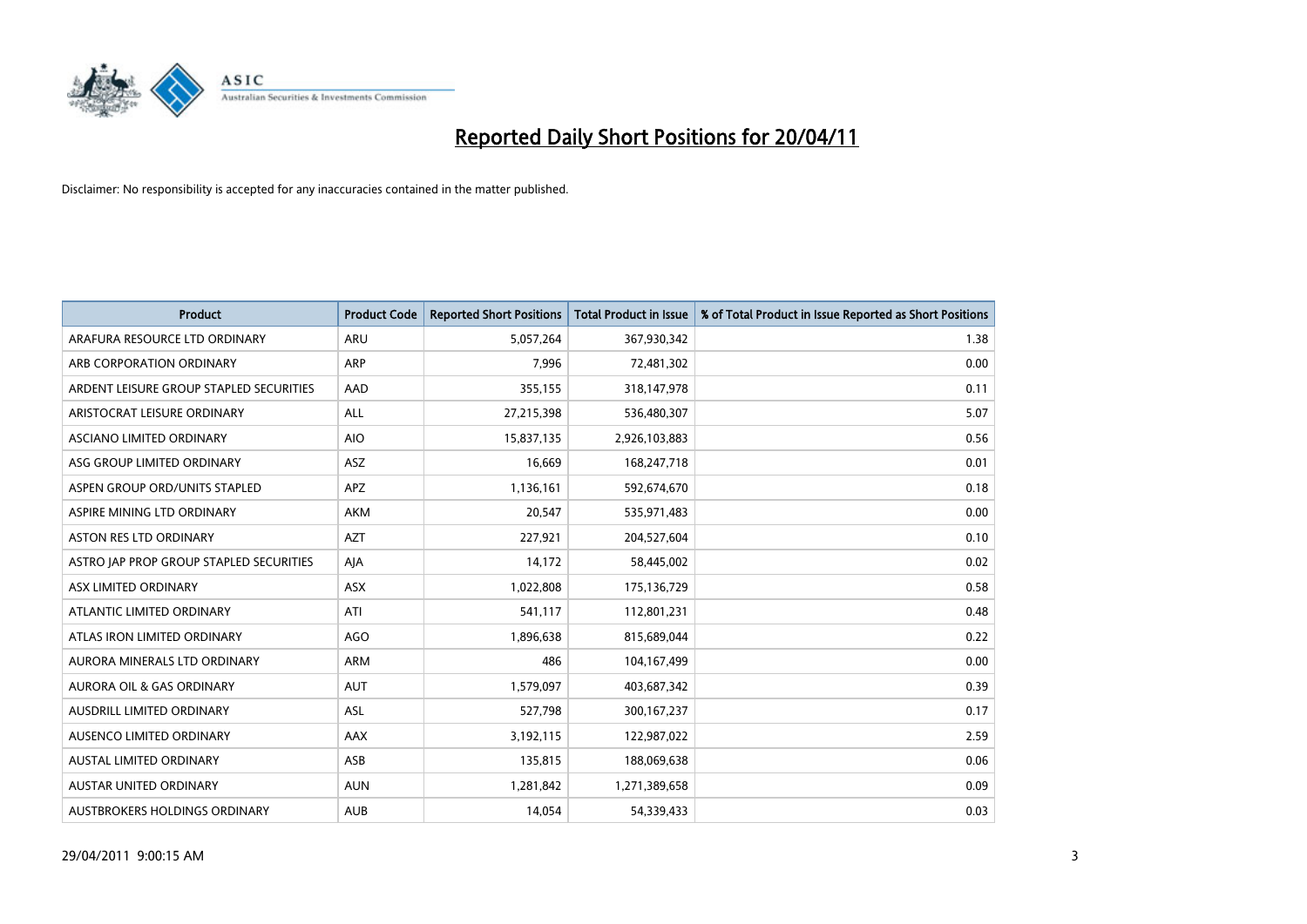

| <b>Product</b>                       | <b>Product Code</b> | <b>Reported Short Positions</b> | <b>Total Product in Issue</b> | % of Total Product in Issue Reported as Short Positions |
|--------------------------------------|---------------------|---------------------------------|-------------------------------|---------------------------------------------------------|
| AUSTEREO GROUP LTD. ORDINARY         | <b>AEO</b>          | 7,201                           | 344,783,708                   | 0.00                                                    |
| AUSTIN ENGINEERING ORDINARY          | ANG                 | 9,469                           | 71,714,403                    | 0.01                                                    |
| <b>AUSTRALAND ASSETS ASSETS</b>      | AAZPB               | 1,168                           | 2,750,000                     | 0.04                                                    |
| AUSTRALAND PROPERTY STAPLED SECURITY | <b>ALZ</b>          | 784,716                         | 576,846,597                   | 0.11                                                    |
| AUSTRALIAN AGRICULT, ORDINARY        | <b>AAC</b>          | 4,221,574                       | 264,264,459                   | 1.57                                                    |
| <b>AUSTRALIAN EDUCATION UNITS</b>    | <b>AEU</b>          | 625,000                         | 134,973,383                   | 0.46                                                    |
| AUSTRALIAN INFRASTR. UNITS/ORDINARY  | <b>AIX</b>          | 687,245                         | 620,733,944                   | 0.11                                                    |
| AUSTRALIAN MINES LTD ORDINARY        | <b>AUZ</b>          | 1,400,000                       | 576,910,315                   | 0.24                                                    |
| AUSTRALIAN PHARM, ORDINARY           | API                 | 896,123                         | 488,115,883                   | 0.18                                                    |
| AUSTRALIAN RENEWABLE ORDINARY        | <b>ARW</b>          | 25,000,000                      | 1,440,909,007                 | 1.74                                                    |
| AUTOMOTIVE HOLDINGS ORDINARY         | <b>AHE</b>          | 241,774                         | 226,387,577                   | 0.11                                                    |
| AVEXA LIMITED ORDINARY               | <b>AVX</b>          | 243,657                         | 847,688,779                   | 0.03                                                    |
| AWE LIMITED ORDINARY                 | <b>AWE</b>          | 2,131,003                       | 521,871,941                   | 0.41                                                    |
| AZUMAH RESOURCES ORDINARY            | <b>AZM</b>          | 89,949                          | 272,696,055                   | 0.03                                                    |
| <b>BANDANNA ENERGY ORDINARY</b>      | <b>BND</b>          | 114,879                         | 426,515,482                   | 0.02                                                    |
| BANK OF QUEENSLAND. ORDINARY         | <b>BOO</b>          | 3,159,105                       | 222,072,957                   | 1.42                                                    |
| <b>BANNERMAN RESOURCES ORDINARY</b>  | <b>BMN</b>          | 193,058                         | 234,435,934                   | 0.09                                                    |
| <b>BASS METALS LTD ORDINARY</b>      | <b>BSM</b>          | 311,111                         | 186,403,796                   | 0.17                                                    |
| <b>BATHURST RESOURCES ORDINARY</b>   | <b>BTU</b>          | 5,543,863                       | 613,741,330                   | 0.89                                                    |
| <b>BAUXITE RESOURCE LTD ORDINARY</b> | <b>BAU</b>          | 96,297                          | 235,379,896                   | 0.04                                                    |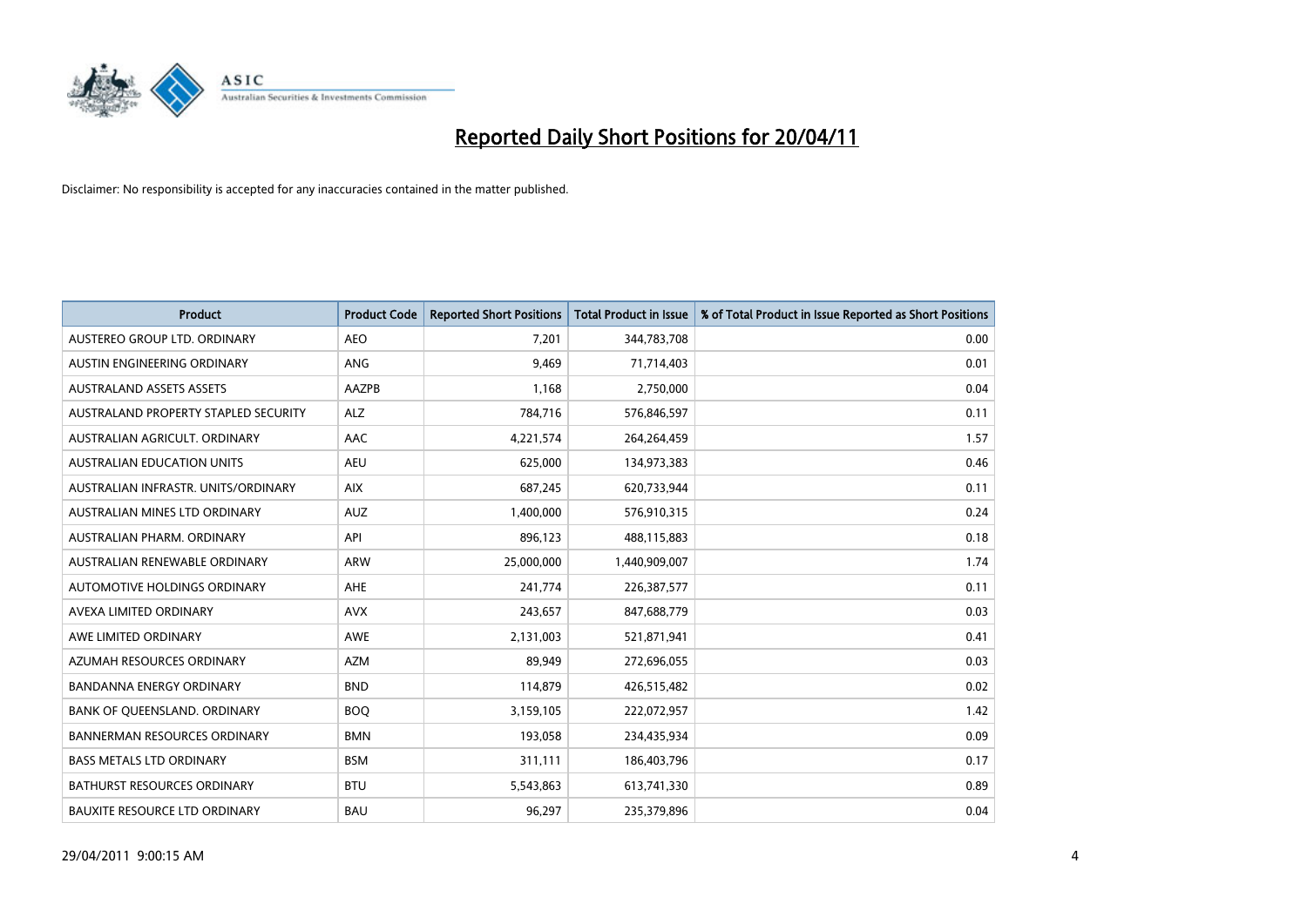

| <b>Product</b>                       | <b>Product Code</b> | <b>Reported Short Positions</b> | <b>Total Product in Issue</b> | % of Total Product in Issue Reported as Short Positions |
|--------------------------------------|---------------------|---------------------------------|-------------------------------|---------------------------------------------------------|
| <b>BC IRON LIMITED ORDINARY</b>      | <b>BCI</b>          | 16,490                          | 94,361,000                    | 0.02                                                    |
| BEACH ENERGY LIMITED ORDINARY        | <b>BPT</b>          | 1,270,319                       | 1,099,021,290                 | 0.11                                                    |
| BEADELL RESOURCE LTD ORDINARY        | <b>BDR</b>          | 1,202,119                       | 622,147,828                   | 0.19                                                    |
| BENDIGO AND ADELAIDE ORDINARY        | <b>BEN</b>          | 5,692,031                       | 360,048,771                   | 1.60                                                    |
| BERKELEY RESOURCES ORDINARY          | <b>BKY</b>          | 238,159                         | 174,298,273                   | 0.13                                                    |
| BETASHARES ASX FIN ETF UNITS         | <b>OFN</b>          | 28,500                          | 4,509,251                     | 0.63                                                    |
| BETASHARES ASX RES ETF UNITS         | <b>ORE</b>          | 198,220                         | 4,519,432                     | 4.39                                                    |
| <b>BHP BILLITON LIMITED ORDINARY</b> | <b>BHP</b>          | 44,820,912                      | 3,356,081,497                 | 1.28                                                    |
| <b>BILLABONG ORDINARY</b>            | <b>BBG</b>          | 13,568,897                      | 253,613,826                   | 5.35                                                    |
| <b>BIOTA HOLDINGS ORDINARY</b>       | <b>BTA</b>          | 2,142,810                       | 181,417,556                   | 1.17                                                    |
| <b>BISALLOY STEEL ORDINARY</b>       | <b>BIS</b>          | 84,480                          | 216,455,965                   | 0.04                                                    |
| BKI INVESTMENT LTD ORDINARY          | <b>BKI</b>          | 508                             | 422,863,407                   | 0.00                                                    |
| <b>BLACKTHORN RESOURCES ORDINARY</b> | <b>BTR</b>          | 35,848                          | 106,885,300                   | 0.03                                                    |
| <b>BLUESCOPE STEEL LTD ORDINARY</b>  | <b>BSL</b>          | 33,275,242                      | 1,842,207,385                 | 1.80                                                    |
| <b>BOART LONGYEAR ORDINARY</b>       | <b>BLY</b>          | 5,592,217                       | 461,163,412                   | 1.20                                                    |
| <b>BOOM LOGISTICS ORDINARY</b>       | <b>BOL</b>          | 337,999                         | 461,500,712                   | 0.07                                                    |
| BORAL LIMITED. ORDINARY              | <b>BLD</b>          | 28,460,012                      | 729,925,990                   | 3.89                                                    |
| BOTSWANA METALS LTD ORDINARY         | <b>BML</b>          | 7,000                           | 143,717,013                   | 0.00                                                    |
| <b>BOW ENERGY LIMITED ORDINARY</b>   | <b>BOW</b>          | 3,101,805                       | 349,417,229                   | 0.88                                                    |
| <b>BRADKEN LIMITED ORDINARY</b>      | <b>BKN</b>          | 1,291,841                       | 142,829,226                   | 0.90                                                    |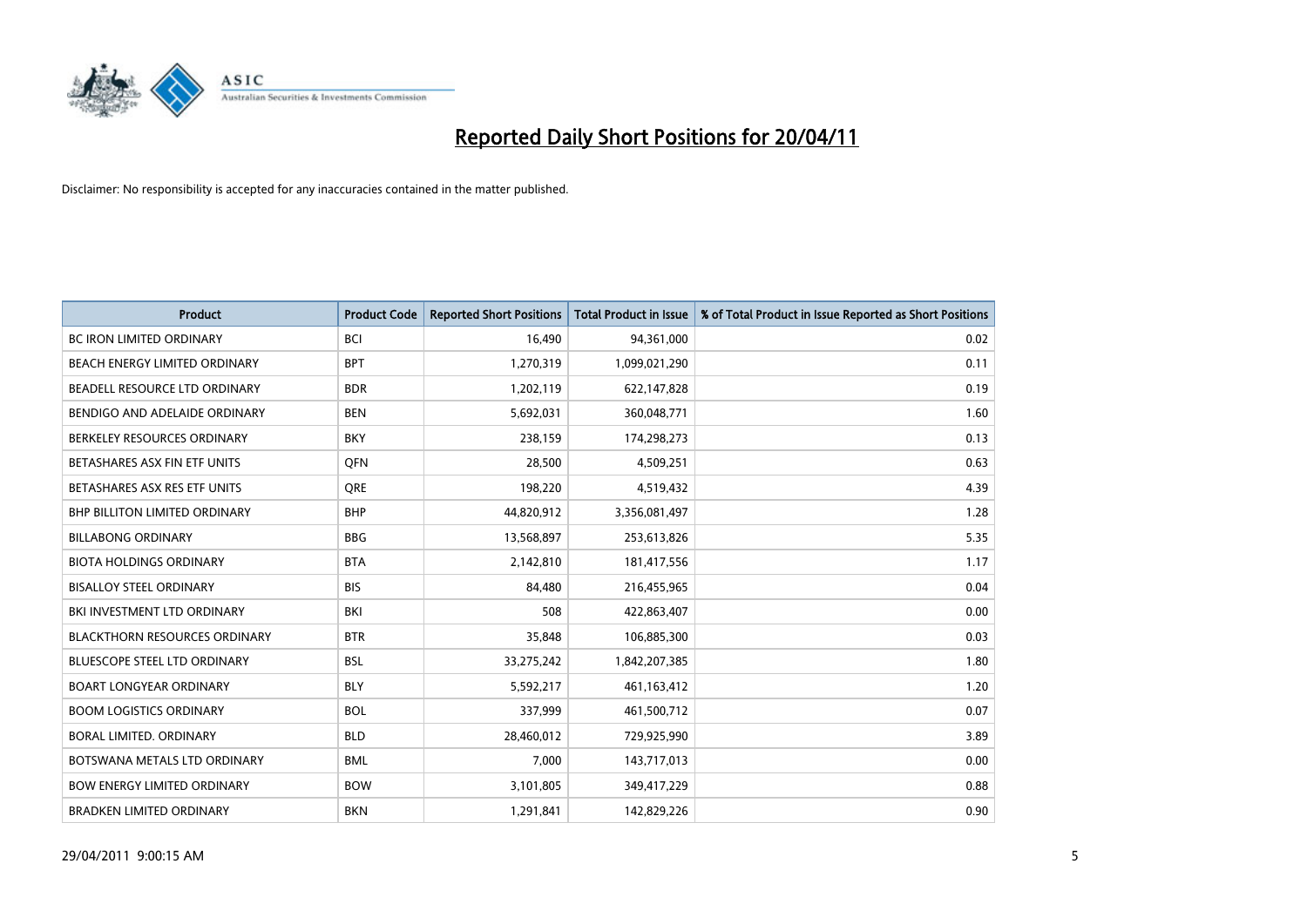

| <b>Product</b>                       | <b>Product Code</b> | <b>Reported Short Positions</b> | <b>Total Product in Issue</b> | % of Total Product in Issue Reported as Short Positions |
|--------------------------------------|---------------------|---------------------------------|-------------------------------|---------------------------------------------------------|
| <b>BRAMBLES LIMITED ORDINARY</b>     | <b>BXB</b>          | 10,990,411                      | 1,479,190,996                 | 0.72                                                    |
| BREVILLE GROUP LTD ORDINARY          | <b>BRG</b>          | 2,740                           | 129,995,322                   | 0.00                                                    |
| <b>BRICKWORKS LIMITED ORDINARY</b>   | <b>BKW</b>          | 20,082                          | 147,567,333                   | 0.01                                                    |
| <b>BROCKMAN RESOURCES ORDINARY</b>   | <b>BRM</b>          | 72,350                          | 144,803,151                   | 0.05                                                    |
| BT INVESTMENT MNGMNT ORDINARY        | <b>BTT</b>          | 555,044                         | 160,000,000                   | 0.35                                                    |
| <b>BURU ENERGY ORDINARY</b>          | <b>BRU</b>          | 7,233,251                       | 182,780,549                   | 3.96                                                    |
| <b>BWP TRUST ORDINARY UNITS</b>      | <b>BWP</b>          | 512,160                         | 520,012,793                   | 0.09                                                    |
| CABCHARGE AUSTRALIA ORDINARY         | CAB                 | 1,088,779                       | 120,437,014                   | 0.91                                                    |
| CALTEX AUSTRALIA ORDINARY            | <b>CTX</b>          | 5,475,907                       | 270,000,000                   | 2.02                                                    |
| <b>CAMPBELL BROTHERS ORDINARY</b>    | <b>CPB</b>          | 147,708                         | 67,503,411                    | 0.22                                                    |
| CAPE LAMBERT RES LTD ORDINARY        | <b>CFE</b>          | 1,131,849                       | 571,849,603                   | 0.19                                                    |
| CAPRAL LIMITED ORDINARY              | CAA                 | 160,000                         | 387,898,255                   | 0.04                                                    |
| <b>CARBON ENERGY ORDINARY</b>        | <b>CNX</b>          | 727,761                         | 698,517,858                   | 0.10                                                    |
| <b>CARDNO LIMITED ORDINARY</b>       | CDD                 | 698                             | 106,840,756                   | 0.00                                                    |
| CARNARVON PETROLEUM ORDINARY         | <b>CVN</b>          | 5,057,529                       | 687,820,634                   | 0.73                                                    |
| <b>CARNEGIE WAVE ENERGY ORDINARY</b> | <b>CWE</b>          | 83,000                          | 859,087,627                   | 0.01                                                    |
| CARPATHIAN RESOURCES ORDINARY        | <b>CPN</b>          | 75,000                          | 265,533,501                   | 0.03                                                    |
| CARPENTARIA EXP. LTD ORDINARY        | CAP                 | 9,777                           | 98,741,301                    | 0.01                                                    |
| CARSALES.COM LTD ORDINARY            | <b>CRZ</b>          | 3,317,695                       | 234,338,300                   | 1.41                                                    |
| CASH CONVERTERS ORD/DIV ACCESS       | CCV                 | 68,191                          | 379,761,025                   | 0.01                                                    |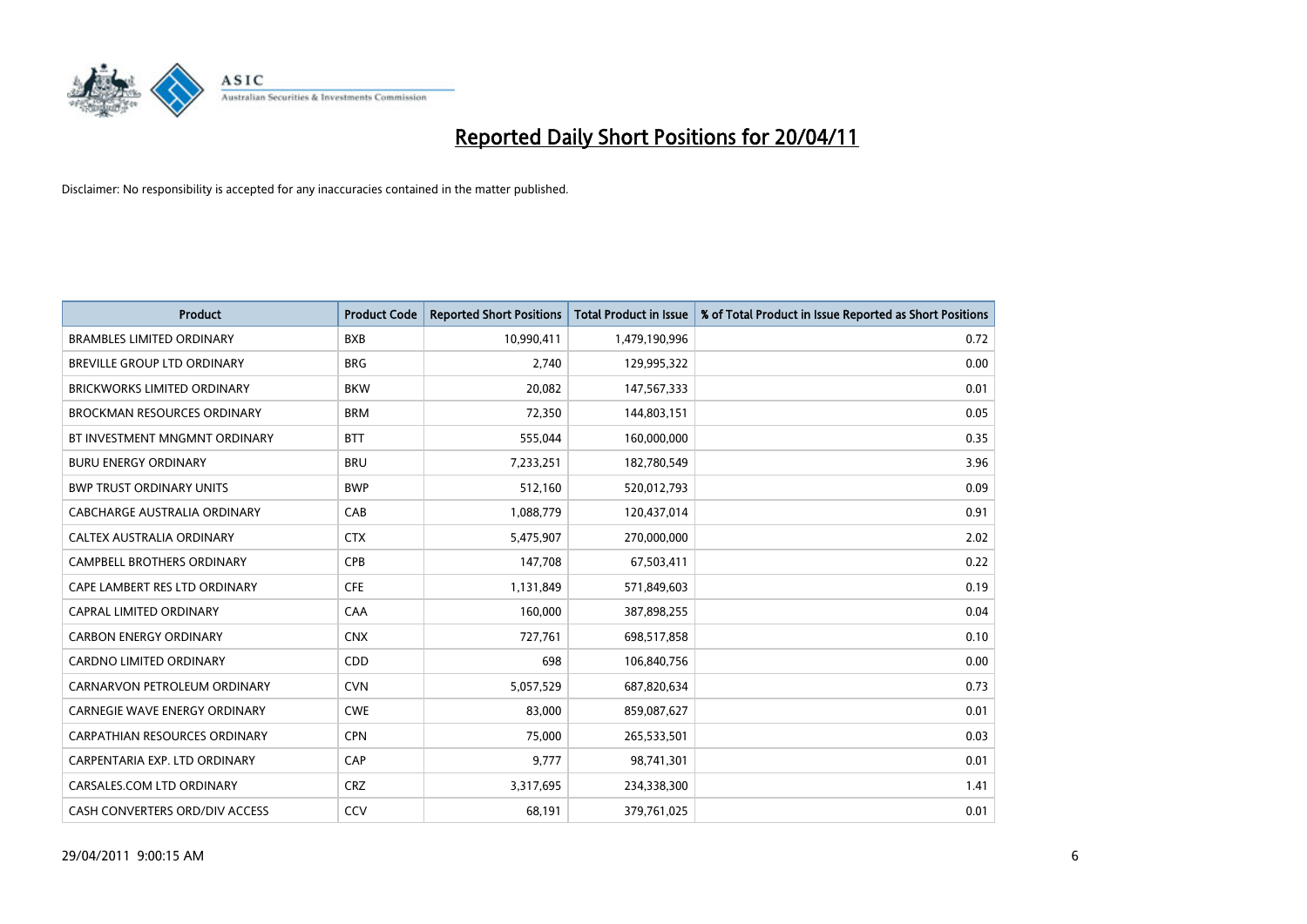

| <b>Product</b>                                | <b>Product Code</b> | <b>Reported Short Positions</b> | <b>Total Product in Issue</b> | % of Total Product in Issue Reported as Short Positions |
|-----------------------------------------------|---------------------|---------------------------------|-------------------------------|---------------------------------------------------------|
| <b>CASPIAN OIL &amp; GAS ORDINARY</b>         | <b>CIG</b>          | 50,000                          | 1,331,500,513                 | 0.00                                                    |
| CATALPA RESOURCES ORDINARY                    | CAH                 | 154,525                         | 177,954,355                   | 0.08                                                    |
| <b>CEC GROUP LIMITED ORDINARY</b>             | <b>CEG</b>          | 1,750                           | 79,662,662                    | 0.00                                                    |
| <b>CELLNET GROUP ORDINARY</b>                 | <b>CLT</b>          | 1,342                           | 61,596,082                    | 0.00                                                    |
| CENTRAL PETROLEUM ORDINARY                    | <b>CTP</b>          | 622,504                         | 982,298,842                   | 0.06                                                    |
| <b>CENTRO PROPERTIES UNITS/ORD STAPLED</b>    | <b>CNP</b>          | 116,802                         | 972,414,514                   | 0.01                                                    |
| <b>CENTRO RETAIL GROUP STAPLED SECURITIES</b> | <b>CER</b>          | 2,735,247                       | 2,286,399,424                 | 0.12                                                    |
| CERAMIC FUEL CELLS ORDINARY                   | <b>CFU</b>          | 1,415,487                       | 1,201,353,566                 | 0.11                                                    |
| <b>CFS RETAIL PROPERTY UNITS</b>              | <b>CFX</b>          | 33,197,426                      | 2,839,591,911                 | 1.16                                                    |
| <b>CGA MINING LIMITED ORDINARY</b>            | <b>CGX</b>          | 163,402                         | 333,265,726                   | 0.05                                                    |
| CHALLENGER DIV.PRO. STAPLED UNITS             | <b>CDI</b>          | 65,975                          | 913,426,007                   | 0.00                                                    |
| <b>CHALLENGER INFRAST, STAPLED UNITS</b>      | <b>CIF</b>          | 8,176                           | 316,223,785                   | 0.00                                                    |
| CHALLENGER LIMITED ORDINARY                   | CGF                 | 5,134,126                       | 500,753,078                   | 1.01                                                    |
| <b>CHANDLER MACLEOD LTD ORDINARY</b>          | <b>CMG</b>          | 11,970                          | 463,971,344                   | 0.00                                                    |
| CHARTER HALL GROUP STAPLED US PROHIBIT.       | <b>CHC</b>          | 1,002,523                       | 306,341,814                   | 0.32                                                    |
| <b>CHARTER HALL OFFICE UNIT</b>               | COO                 | 1,522,982                       | 493,319,730                   | 0.32                                                    |
| <b>CHARTER HALL RETAIL UNITS</b>              | <b>CQR</b>          | 1,109,417                       | 305,810,723                   | 0.36                                                    |
| CHEMGENEX PHARMACEUT ORDINARY                 | <b>CXS</b>          | 4,604,430                       | 313,348,870                   | 1.47                                                    |
| CHINA YUNNAN COPPER ORDINARY                  | <b>CYU</b>          | 184,695                         | 127,562,533                   | 0.14                                                    |
| CITIGOLD CORP LTD ORDINARY                    | <b>CTO</b>          | 703,900                         | 1,040,278,301                 | 0.07                                                    |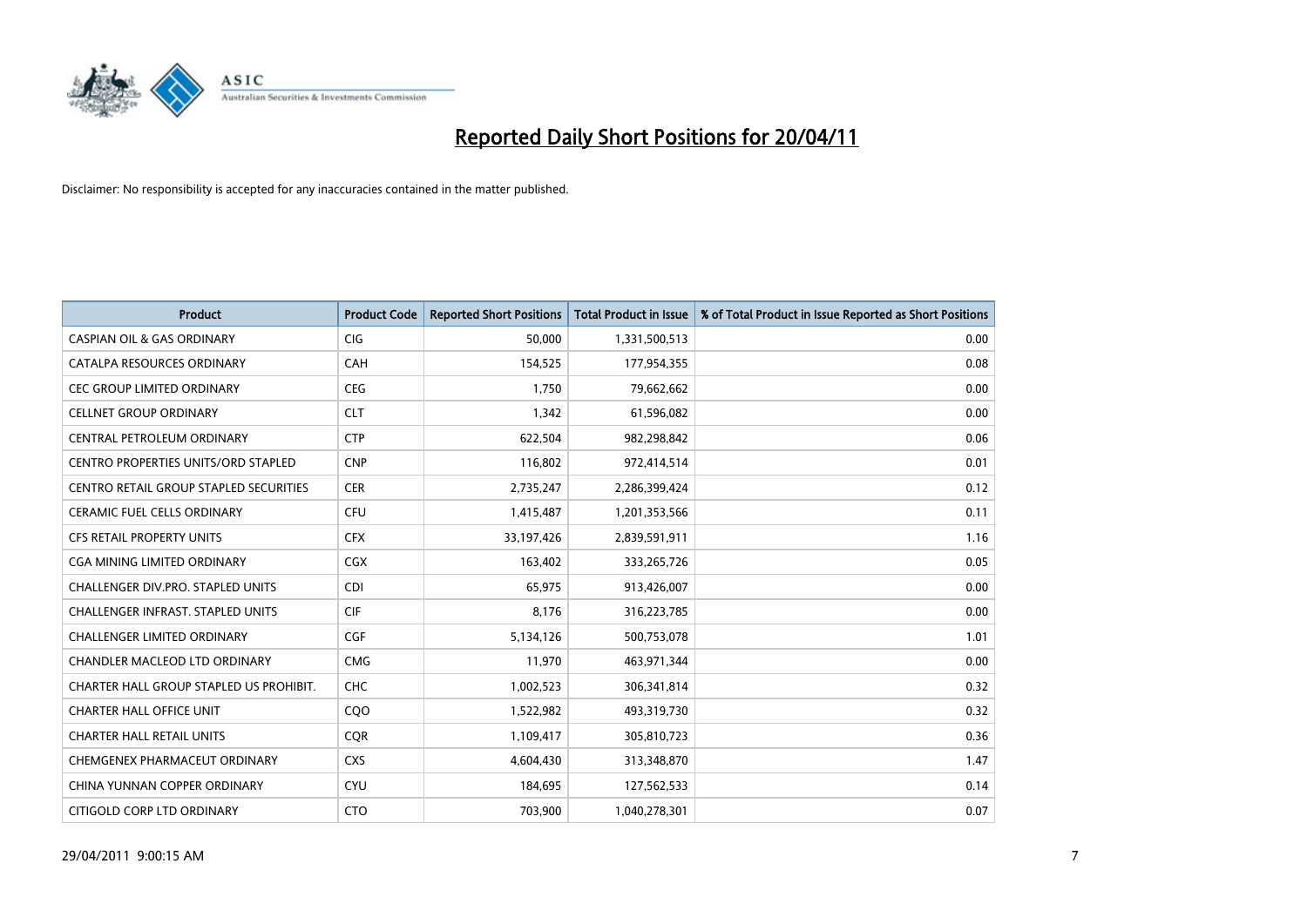

| <b>Product</b>                     | <b>Product Code</b> | <b>Reported Short Positions</b> | <b>Total Product in Issue</b> | % of Total Product in Issue Reported as Short Positions |
|------------------------------------|---------------------|---------------------------------|-------------------------------|---------------------------------------------------------|
| <b>CLOUGH LIMITED ORDINARY</b>     | <b>CLO</b>          | 278,504                         | 769,801,269                   | 0.03                                                    |
| <b>COAL &amp; ALLIED ORDINARY</b>  | <b>CNA</b>          | 9,072                           | 86,584,735                    | 0.01                                                    |
| COAL OF AFRICA LTD ORDINARY        | <b>CZA</b>          | 263,188                         | 531,139,661                   | 0.05                                                    |
| COALSPUR MINES LTD ORDINARY        | <b>CPL</b>          | 1,614,941                       | 491,237,867                   | 0.32                                                    |
| <b>COBAR CONSOLIDATED ORDINARY</b> | CCU                 | 35,000                          | 146,939,316                   | 0.02                                                    |
| COCA-COLA AMATIL ORDINARY          | <b>CCL</b>          | 7,974,492                       | 757,968,046                   | 1.02                                                    |
| <b>COCHLEAR LIMITED ORDINARY</b>   | <b>COH</b>          | 1,525,214                       | 56,745,023                    | 2.70                                                    |
| <b>COCKATOO COAL ORDINARY</b>      | <b>COK</b>          | 7,814,225                       | 1,016,096,908                 | 0.77                                                    |
| <b>COKAL LTD ORDINARY</b>          | <b>CKA</b>          | 392,815                         | 112,083,735                   | 0.35                                                    |
| COMMONWEALTH BANK, ORDINARY        | <b>CBA</b>          | 14,554,059                      | 1,558,614,744                 | 0.89                                                    |
| COMMONWEALTH PROP ORDINARY UNITS   | <b>CPA</b>          | 16,919,749                      | 2,449,599,711                 | 0.69                                                    |
| <b>COMPASS RESOURCES ORDINARY</b>  | <b>CMR</b>          | 160,952                         | 147,402,920                   | 0.11                                                    |
| <b>COMPUTERSHARE LTD ORDINARY</b>  | <b>CPU</b>          | 2,879,138                       | 555,664,059                   | 0.50                                                    |
| CONNECTEAST GROUP STAPLED          | <b>CEU</b>          | 42,197,890                      | 3,940,145,951                 | 1.07                                                    |
| CONQUEST MINING ORDINARY           | CQT                 | 256,568                         | 583,241,478                   | 0.03                                                    |
| CONSOLIDATED MEDIA. ORDINARY       | <b>CMI</b>          | 1,194,685                       | 561,834,996                   | 0.21                                                    |
| <b>CONTANGO MICROCAP ORDINARY</b>  | <b>CTN</b>          | 7,500                           | 145,708,783                   | 0.01                                                    |
| CONTINENTAL COAL LTD ORDINARY      | CCC                 | 677,418                         | 1,980,616,757                 | 0.03                                                    |
| <b>COOPER ENERGY LTD ORDINARY</b>  | <b>COE</b>          | 89,539                          | 292,576,001                   | 0.03                                                    |
| <b>COPPER STRIKE LTD ORDINARY</b>  | <b>CSE</b>          | 714                             | 129,455,571                   | 0.00                                                    |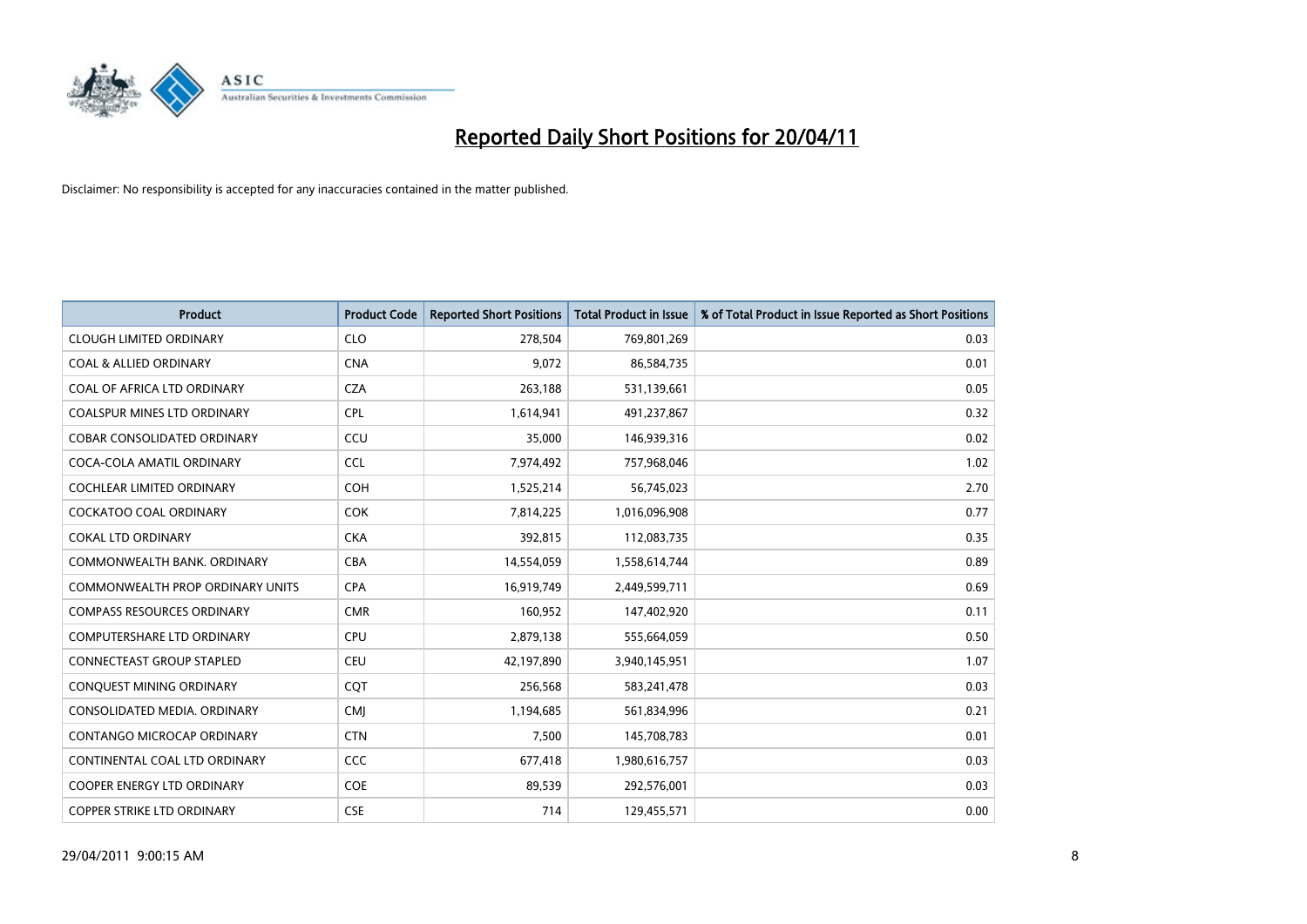

| <b>Product</b>                          | <b>Product Code</b> | <b>Reported Short Positions</b> | <b>Total Product in Issue</b> | % of Total Product in Issue Reported as Short Positions |
|-----------------------------------------|---------------------|---------------------------------|-------------------------------|---------------------------------------------------------|
| <b>CORDLIFE LIMITED ORDINARY</b>        | CBB                 |                                 | 145,360,920                   | 0.00                                                    |
| COUNT FINANCIAL ORDINARY                | COU                 | 691,875                         | 262,212,976                   | 0.27                                                    |
| <b>CRANE GROUP LIMITED ORDINARY</b>     | <b>CRG</b>          | 414,137                         | 79,110,667                    | 0.52                                                    |
| <b>CREDIT CORP GROUP ORDINARY</b>       | CCP                 | 3,051                           | 45,210,752                    | 0.01                                                    |
| <b>CROMWELL PROP STAPLED SECURITIES</b> | <b>CMW</b>          | 19,059                          | 962,845,605                   | 0.00                                                    |
| <b>CROWN LIMITED ORDINARY</b>           | <b>CWN</b>          | 3,287,888                       | 754,131,800                   | 0.41                                                    |
| <b>CSG LIMITED ORDINARY</b>             | CSV                 | 508,243                         | 246,127,667                   | 0.20                                                    |
| <b>CSL LIMITED ORDINARY</b>             | <b>CSL</b>          | 8,934,034                       | 537,360,639                   | 1.64                                                    |
| <b>CSR LIMITED ORDINARY</b>             | <b>CSR</b>          | 10,733,050                      | 506,000,315                   | 2.12                                                    |
| <b>CUDECO LIMITED ORDINARY</b>          | CDU                 | 968,179                         | 145,512,643                   | 0.65                                                    |
| <b>CUE ENERGY RESOURCE ORDINARY</b>     | <b>CUE</b>          | 46,975                          | 694,819,718                   | 0.01                                                    |
| <b>CUSTOMERS LIMITED ORDINARY</b>       | CUS                 | 77,697                          | 134,869,357                   | 0.05                                                    |
| DART ENERGY LTD ORDINARY                | <b>DTE</b>          | 154,719                         | 587,210,672                   | 0.01                                                    |
| DAVID JONES LIMITED ORDINARY            | <b>DJS</b>          | 22,567,321                      | 514,034,694                   | 4.40                                                    |
| DECMIL GROUP LIMITED ORDINARY           | <b>DCG</b>          | 17,397                          | 124,204,568                   | 0.01                                                    |
| DEEP YELLOW LIMITED ORDINARY            | <b>DYL</b>          | 18,979                          | 1,127,534,458                 | 0.00                                                    |
| DEVINE LIMITED ORDINARY                 | <b>DVN</b>          | 1,000                           | 634,918,223                   | 0.00                                                    |
| DEXUS PROPERTY GROUP STAPLED UNITS      | <b>DXS</b>          | 18,278,043                      | 4,839,024,176                 | 0.37                                                    |
| DISCOVERY METALS LTD ORDINARY           | <b>DML</b>          | 879,980                         | 437,114,481                   | 0.20                                                    |
| DOMINO PIZZA ENTERPR ORDINARY           | <b>DMP</b>          | 245,003                         | 68,407,674                    | 0.36                                                    |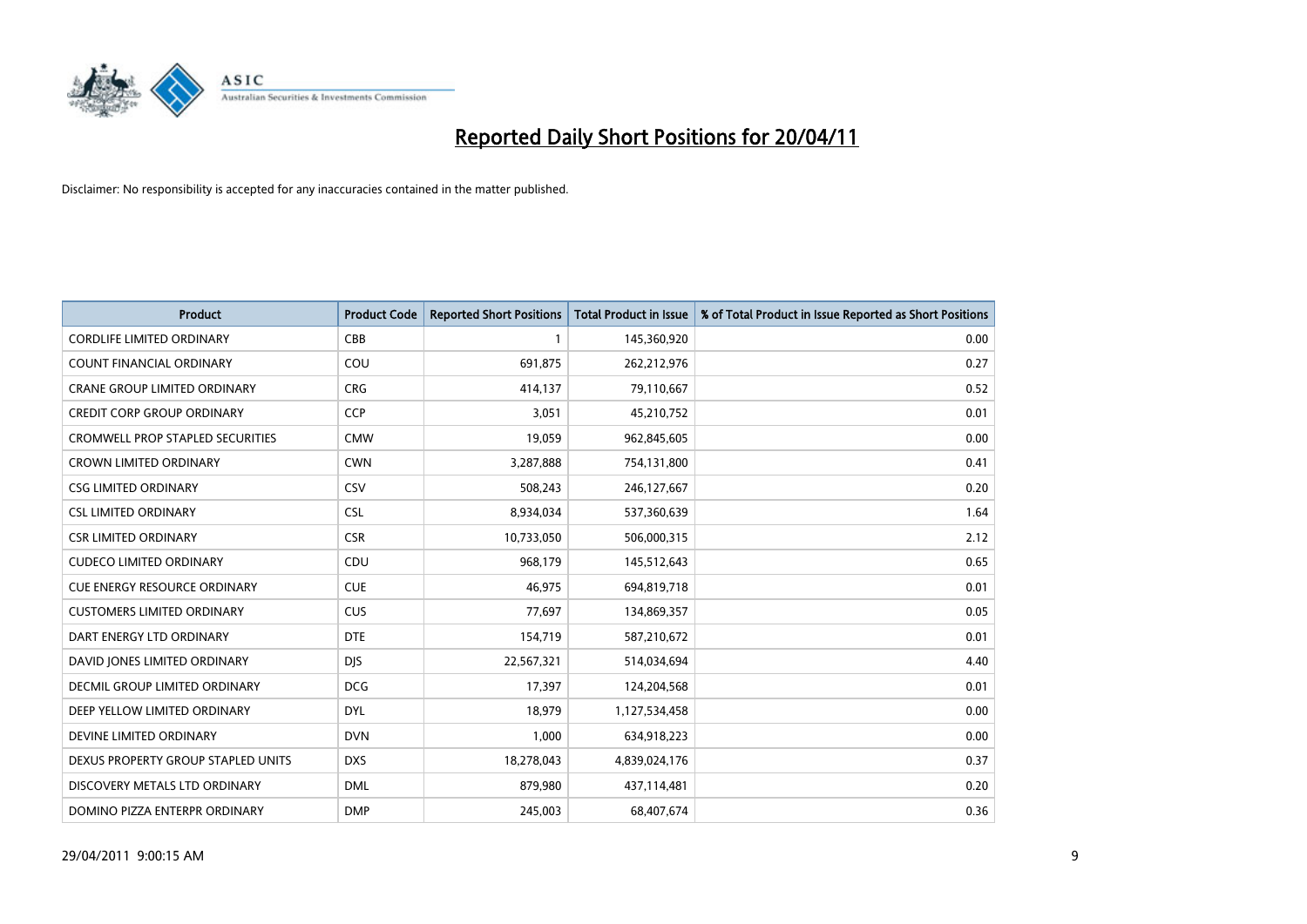

| <b>Product</b>                            | <b>Product Code</b> | <b>Reported Short Positions</b> | <b>Total Product in Issue</b> | % of Total Product in Issue Reported as Short Positions |
|-------------------------------------------|---------------------|---------------------------------|-------------------------------|---------------------------------------------------------|
| DOWNER EDI LIMITED ORDINARY               | <b>DOW</b>          | 6,072,706                       | 429,100,296                   | 1.40                                                    |
| DUET GROUP STAPLED US PROHIBIT.           | <b>DUE</b>          | 2,341,078                       | 909,692,991                   | 0.25                                                    |
| DULUXGROUP LIMITED ORDINARY               | <b>DLX</b>          | 6,062,274                       | 367,456,259                   | 1.64                                                    |
| <b>EASTERN STAR GAS ORDINARY</b>          | ESG                 | 6,258,403                       | 991,567,041                   | 0.62                                                    |
| EDT RETAIL TRUST UNITS                    | <b>EDT</b>          | 117,407                         | 4,700,290,868                 | 0.00                                                    |
| <b>ELDERS LIMITED HYBRIDS</b>             | <b>ELDPA</b>        | 175,598                         | 1,500,000                     | 11.71                                                   |
| <b>ELDERS LIMITED ORDINARY</b>            | <b>ELD</b>          | 11,283,240                      | 448,598,480                   | 2.49                                                    |
| ELDORADO GOLD CORP CDI 1:1                | EAU                 | 91,315                          | 19,644,760                    | 0.45                                                    |
| ELEMENTAL MINERALS ORDINARY               | <b>ELM</b>          | 147,281                         | 155,679,062                   | 0.09                                                    |
| ELIXIR PETROLEUM LTD ORDINARY             | <b>EXR</b>          | 324,400                         | 188,988,472                   | 0.17                                                    |
| <b>EMECO HOLDINGS ORDINARY</b>            | <b>EHL</b>          | 786,820                         | 631,237,586                   | 0.12                                                    |
| <b>ENERGY RESOURCES ORDINARY 'A'</b>      | ERA                 | 4,070,992                       | 190,737,934                   | 2.10                                                    |
| ENERGY WORLD CORPOR. ORDINARY             | <b>EWC</b>          | 19,094,140                      | 1,561,166,672                 | 1.20                                                    |
| <b>ENTEK ENERGY LTD ORDINARY</b>          | ETE                 | 489,903                         | 330,846,405                   | 0.15                                                    |
| <b>ENTELLECT LIMITED ORDINARY</b>         | <b>ESN</b>          | 464,050                         | 87,239,240                    | 0.53                                                    |
| ENVESTRA LIMITED ORDINARY                 | ENV                 | 3,680,658                       | 1,430,398,609                 | 0.26                                                    |
| EQUINOX MINERALS LTD CHESS DEPOSITARY INT | EON                 | 3,315,213                       | 879,495,876                   | 0.38                                                    |
| EUREKA ENERGY LTD ORDINARY                | <b>EKA</b>          | 772,939                         | 237,014,050                   | 0.32                                                    |
| <b>EVEREST FINANCIAL ORDINARY</b>         | <b>EFG</b>          | 4,300                           | 25,143,824                    | 0.02                                                    |
| <b>EXTRACT RESOURCES ORDINARY</b>         | <b>EXT</b>          | 388.353                         | 251,028,608                   | 0.16                                                    |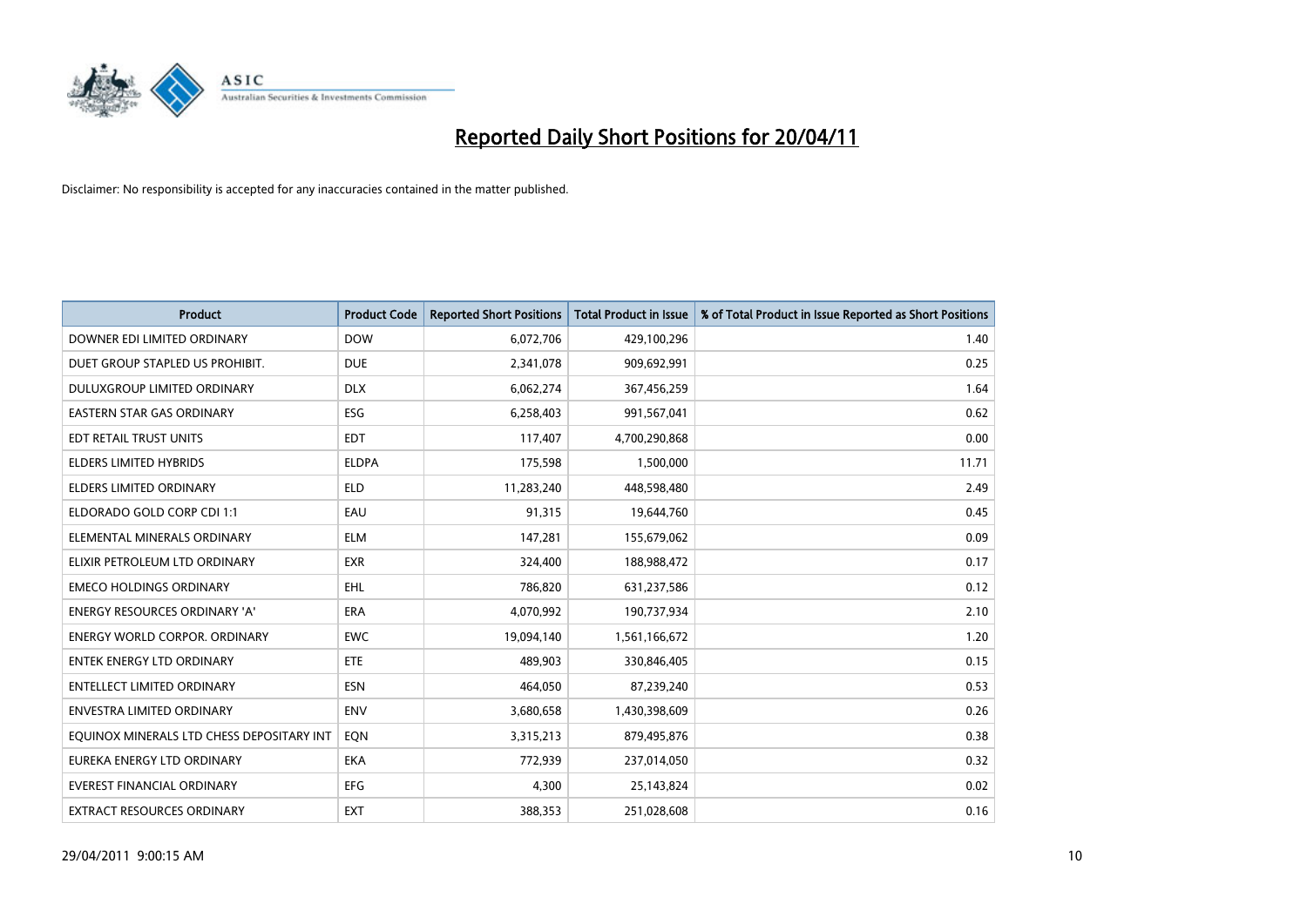

| <b>Product</b>                        | <b>Product Code</b> | <b>Reported Short Positions</b> | <b>Total Product in Issue</b> | % of Total Product in Issue Reported as Short Positions |
|---------------------------------------|---------------------|---------------------------------|-------------------------------|---------------------------------------------------------|
| FAIRFAX MEDIA LTD ORDINARY            | <b>FXJ</b>          | 318,613,134                     | 2,351,955,725                 | 13.55                                                   |
| FAR LTD ORDINARY                      | <b>FAR</b>          | 21,057,645                      | 1,245,351,164                 | 1.69                                                    |
| <b>FERRAUS LIMITED ORDINARY</b>       | <b>FRS</b>          | 370                             | 249,398,565                   | 0.00                                                    |
| FISHER & PAYKEL APP. ORDINARY         | <b>FPA</b>          | 18,298                          | 724,235,162                   | 0.00                                                    |
| FISHER & PAYKEL H. ORDINARY           | <b>FPH</b>          | 2,448,346                       | 520,473,867                   | 0.47                                                    |
| FKP PROPERTY GROUP STAPLED SECURITIES | <b>FKP</b>          | 16,828,830                      | 1,184,196,147                 | 1.42                                                    |
| FLEETWOOD CORP ORDINARY               | <b>FWD</b>          | 115,872                         | 57,820,053                    | 0.19                                                    |
| <b>FLETCHER BUILDING ORDINARY</b>     | <b>FBU</b>          | 4,698,839                       | 675,113,285                   | 0.69                                                    |
| FLEXIGROUP LIMITED ORDINARY           | <b>FXL</b>          | 98,813                          | 275,472,492                   | 0.04                                                    |
| <b>FLIGHT CENTRE ORDINARY</b>         | <b>FLT</b>          | 3,369,659                       | 99,932,678                    | 3.38                                                    |
| FLINDERS MINES LTD ORDINARY           | <b>FMS</b>          | 21,308,643                      | 1,820,634,571                 | 1.15                                                    |
| FOCUS MINERALS LTD ORDINARY           | <b>FML</b>          | 13,699,999                      | 3,414,515,431                 | 0.41                                                    |
| <b>FORGE GROUP LIMITED ORDINARY</b>   | <b>FGE</b>          | 19,166                          | 82,924,014                    | 0.02                                                    |
| FORTE ENERGY NL ORDINARY              | <b>FTE</b>          | 2,658,986                       | 669,756,735                   | 0.40                                                    |
| FORTESCUE METALS GRP ORDINARY         | <b>FMG</b>          | 11,137,141                      | 3,112,917,409                 | 0.35                                                    |
| <b>FOSTER'S GROUP ORDINARY</b>        | FGL                 | 8,906,591                       | 1,940,782,034                 | 0.43                                                    |
| FTD CORPORATION ORDINARY              | <b>FTD</b>          | 8,088                           | 36,474,593                    | 0.02                                                    |
| FUNTASTIC LIMITED ORDINARY            | <b>FUN</b>          | 322,528                         | 340,997,682                   | 0.09                                                    |
| <b>G.U.D. HOLDINGS ORDINARY</b>       | <b>GUD</b>          | 346,142                         | 69,089,611                    | 0.49                                                    |
| <b>GALAXY RESOURCES ORDINARY</b>      | GXY                 | 2,035,270                       | 214,236,091                   | 0.96                                                    |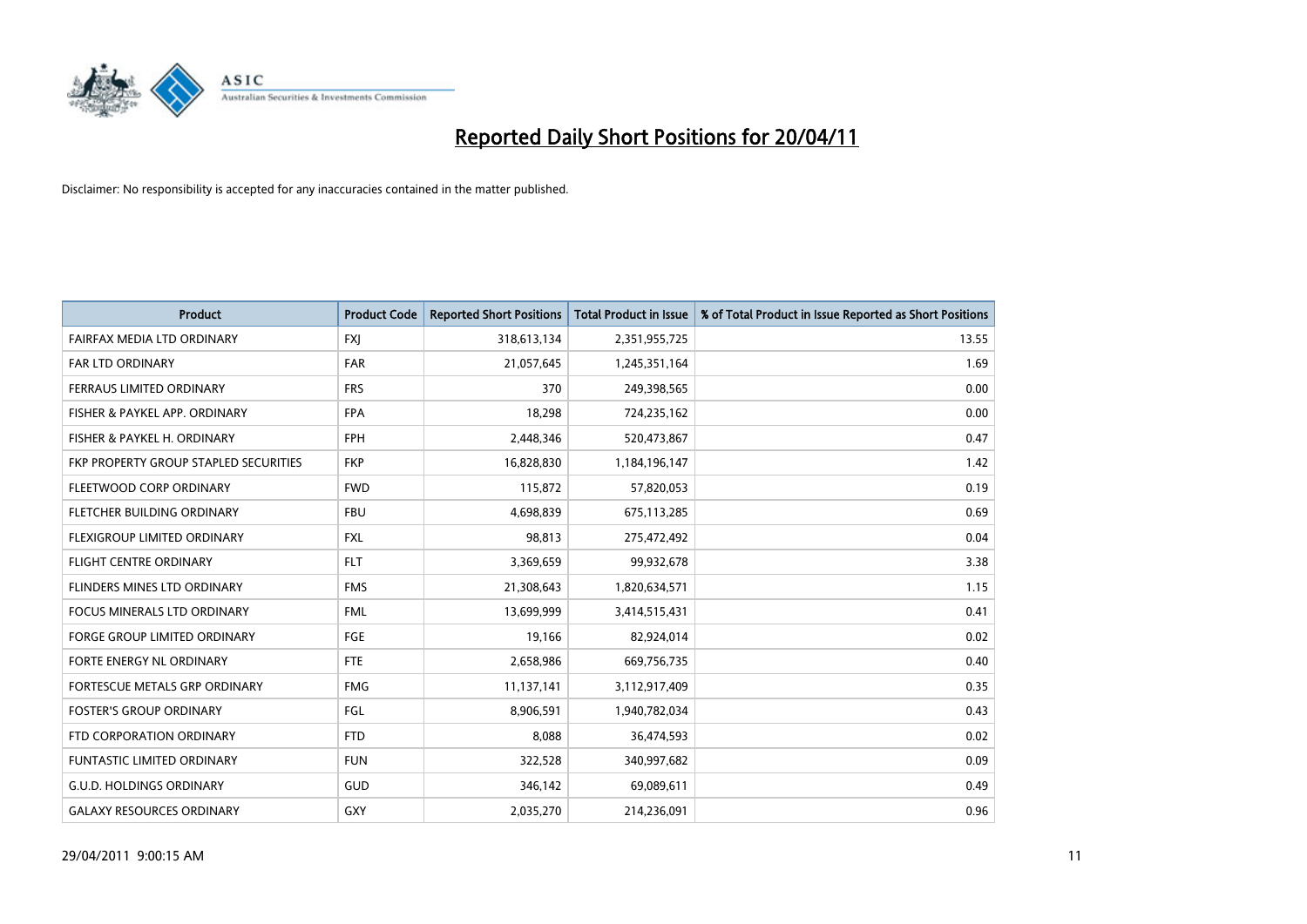

| <b>Product</b>                            | <b>Product Code</b> | <b>Reported Short Positions</b> | <b>Total Product in Issue</b> | % of Total Product in Issue Reported as Short Positions |
|-------------------------------------------|---------------------|---------------------------------|-------------------------------|---------------------------------------------------------|
| <b>GAS2GRID LIMITED ORDINARY</b>          | GGX                 | 229,364                         | 327,188,878                   | 0.07                                                    |
| <b>GEODYNAMICS LIMITED ORDINARY</b>       | GDY                 | 222,345                         | 335,700,525                   | 0.07                                                    |
| <b>GINDALBIE METALS LTD ORDINARY</b>      | <b>GBG</b>          | 37,715,505                      | 935,215,590                   | 4.03                                                    |
| <b>GLOBAL MINING ORDINARY</b>             | <b>GMI</b>          | 8,951                           | 191,820,968                   | 0.00                                                    |
| <b>GLOUCESTER COAL ORDINARY</b>           | GCL                 | 370,127                         | 140,447,062                   | 0.26                                                    |
| <b>GME RESOURCES LTD ORDINARY</b>         | <b>GME</b>          | 800                             | 302,352,750                   | 0.00                                                    |
| <b>GOLD ONE INT LTD ORDINARY</b>          | GDO                 | 494,568                         | 807,350,406                   | 0.06                                                    |
| <b>GOLDEN RIM RESOURCES ORDINARY</b>      | <b>GMR</b>          | 96.618                          | 359,396,731                   | 0.03                                                    |
| <b>GOLDEN WEST RESOURCE ORDINARY</b>      | GWR                 | 1,651                           | 192,082,567                   | 0.00                                                    |
| <b>GOODMAN FIELDER, ORDINARY</b>          | <b>GFF</b>          | 44,541,670                      | 1,380,386,438                 | 3.23                                                    |
| <b>GOODMAN GROUP STAPLED US PROHIBIT.</b> | <b>GMG</b>          | 9,325,035                       | 6,893,222,796                 | 0.12                                                    |
| <b>GPT GROUP STAPLED SEC.</b>             | <b>GPT</b>          | 11,170,880                      | 1,855,529,431                 | 0.59                                                    |
| <b>GRAINCORP LIMITED A CLASS ORDINARY</b> | <b>GNC</b>          | 875,588                         | 198,318,900                   | 0.42                                                    |
| <b>GRANGE RESOURCES, ORDINARY</b>         | <b>GRR</b>          | 368,819                         | 1,152,846,724                 | 0.03                                                    |
| <b>GREENCAP LIMITED ORDINARY</b>          | GCG                 |                                 | 262,515,385                   | 0.00                                                    |
| <b>GREENLAND MIN EN LTD ORDINARY</b>      | GGG                 | 1,471,885                       | 320,399,490                   | 0.46                                                    |
| <b>GRYPHON MINERALS LTD ORDINARY</b>      | GRY                 | 136,088                         | 299,572,058                   | 0.04                                                    |
| GUINNESS PEAT GROUP. CHESS DEPOSITARY INT | <b>GPG</b>          | 624,606                         | 297,672,598                   | 0.20                                                    |
| <b>GUNNS LIMITED ORDINARY</b>             | <b>GNS</b>          | 36,630,502                      | 848,401,559                   | 4.32                                                    |
| <b>GWA GROUP LTD ORDINARY</b>             | <b>GWA</b>          | 7,352,468                       | 301,525,014                   | 2.44                                                    |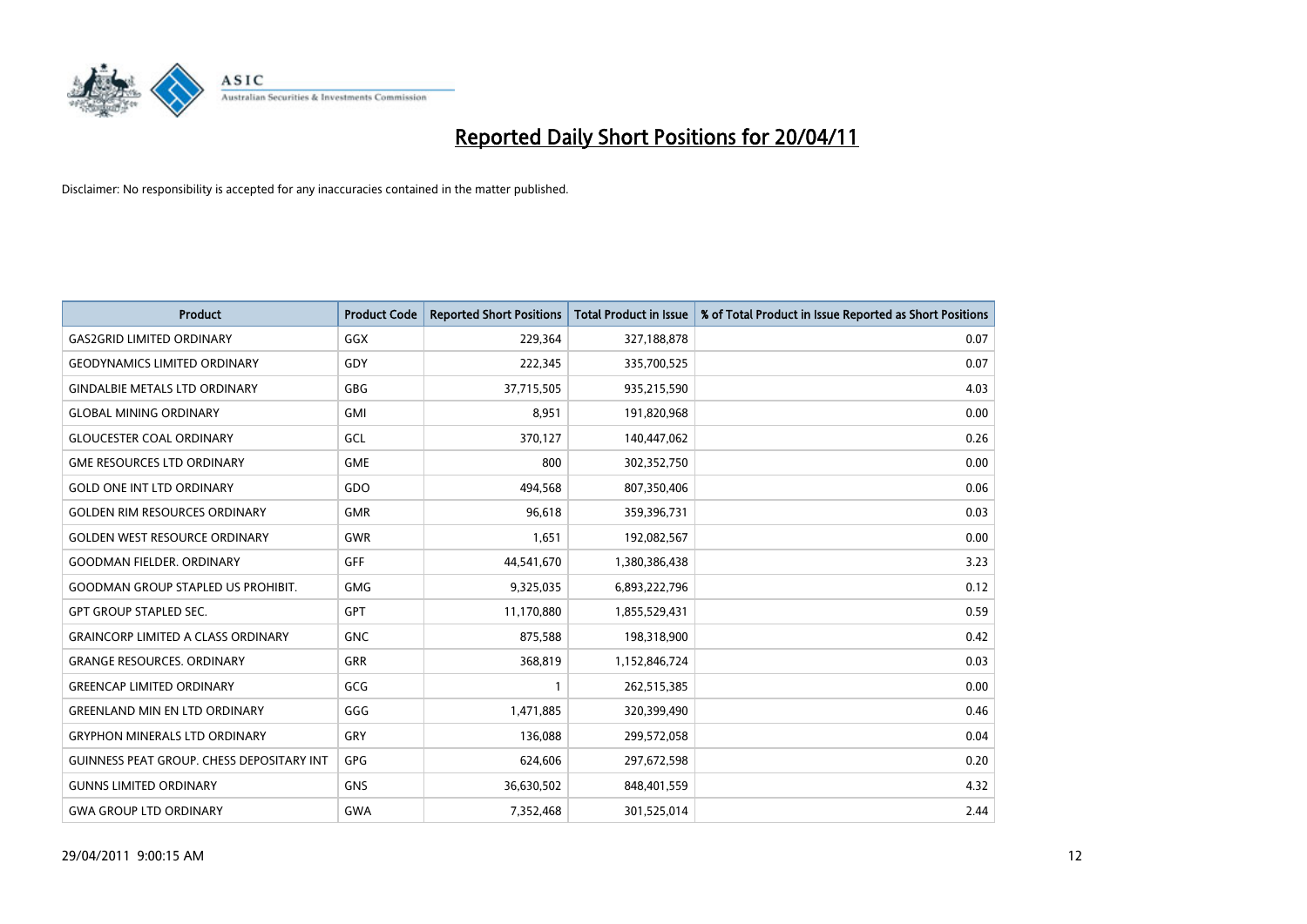

| <b>Product</b>                        | <b>Product Code</b> | <b>Reported Short Positions</b> | <b>Total Product in Issue</b> | % of Total Product in Issue Reported as Short Positions |
|---------------------------------------|---------------------|---------------------------------|-------------------------------|---------------------------------------------------------|
| <b>HARVEY NORMAN ORDINARY</b>         | <b>HVN</b>          | 42,655,675                      | 1,062,316,784                 | 4.01                                                    |
| HASTIE GROUP LIMITED ORDINARY         | <b>HST</b>          | 868,518                         | 239,781,419                   | 0.36                                                    |
| HASTINGS DIVERSIFIED STAPLED SECURITY | <b>HDF</b>          | 816,280                         | 529,187,294                   | 0.15                                                    |
| HEARTWARE INT INC CDI 35:1            | <b>HIN</b>          | 272,008                         | 48,598,550                    | 0.56                                                    |
| <b>HENDERSON GROUP CDI 1:1</b>        | <b>HGG</b>          | 15,998,773                      | 559,724,269                   | 2.86                                                    |
| HFA HOLDINGS LIMITED ORDINARY         | <b>HFA</b>          | 8,272                           | 117,332,831                   | 0.00                                                    |
| <b>HIGHLANDS PACIFIC ORDINARY</b>     | <b>HIG</b>          | 2,597,230                       | 686,082,148                   | 0.38                                                    |
| HILLGROVE RES LTD ORDINARY            | <b>HGO</b>          | 378,937                         | 793,698,575                   | 0.05                                                    |
| HILLS HOLDINGS LTD ORDINARY           | HIL                 | 2,257,039                       | 249,139,016                   | 0.91                                                    |
| HORIZON OIL LIMITED ORDINARY          | <b>HZN</b>          | 2,743,059                       | 1,130,811,515                 | 0.24                                                    |
| HUNNU COAL LIMITED ORDINARY           | <b>HUN</b>          | 8,712                           | 212,565,002                   | 0.00                                                    |
| <b>ICON ENERGY LIMITED ORDINARY</b>   | <b>ICN</b>          | 209,672                         | 469,301,394                   | 0.04                                                    |
| <b>IINET LIMITED ORDINARY</b>         | <b>IIN</b>          | 1,284,977                       | 152,160,119                   | 0.83                                                    |
| <b>ILUKA RESOURCES ORDINARY</b>       | <b>ILU</b>          | 1,614,227                       | 418,700,517                   | 0.38                                                    |
| <b>IMDEX LIMITED ORDINARY</b>         | <b>IMD</b>          | 32,073                          | 199,414,165                   | 0.01                                                    |
| IMF (AUSTRALIA) LTD ORDINARY          | <b>IMF</b>          | 342,845                         | 123,828,193                   | 0.27                                                    |
| <b>IMX RESOURCES LTD ORDINARY</b>     | <b>IXR</b>          | 20,000                          | 262,612,803                   | 0.01                                                    |
| <b>INCITEC PIVOT ORDINARY</b>         | IPL                 | 5,282,976                       | 1,628,730,107                 | 0.32                                                    |
| <b>INDAGO RESOURCES LTD ORDINARY</b>  | <b>IDG</b>          | 8,179                           | 6,209,784                     | 0.13                                                    |
| INDEPENDENCE GROUP ORDINARY           | <b>IGO</b>          | 1,463,016                       | 186,705,521                   | 0.77                                                    |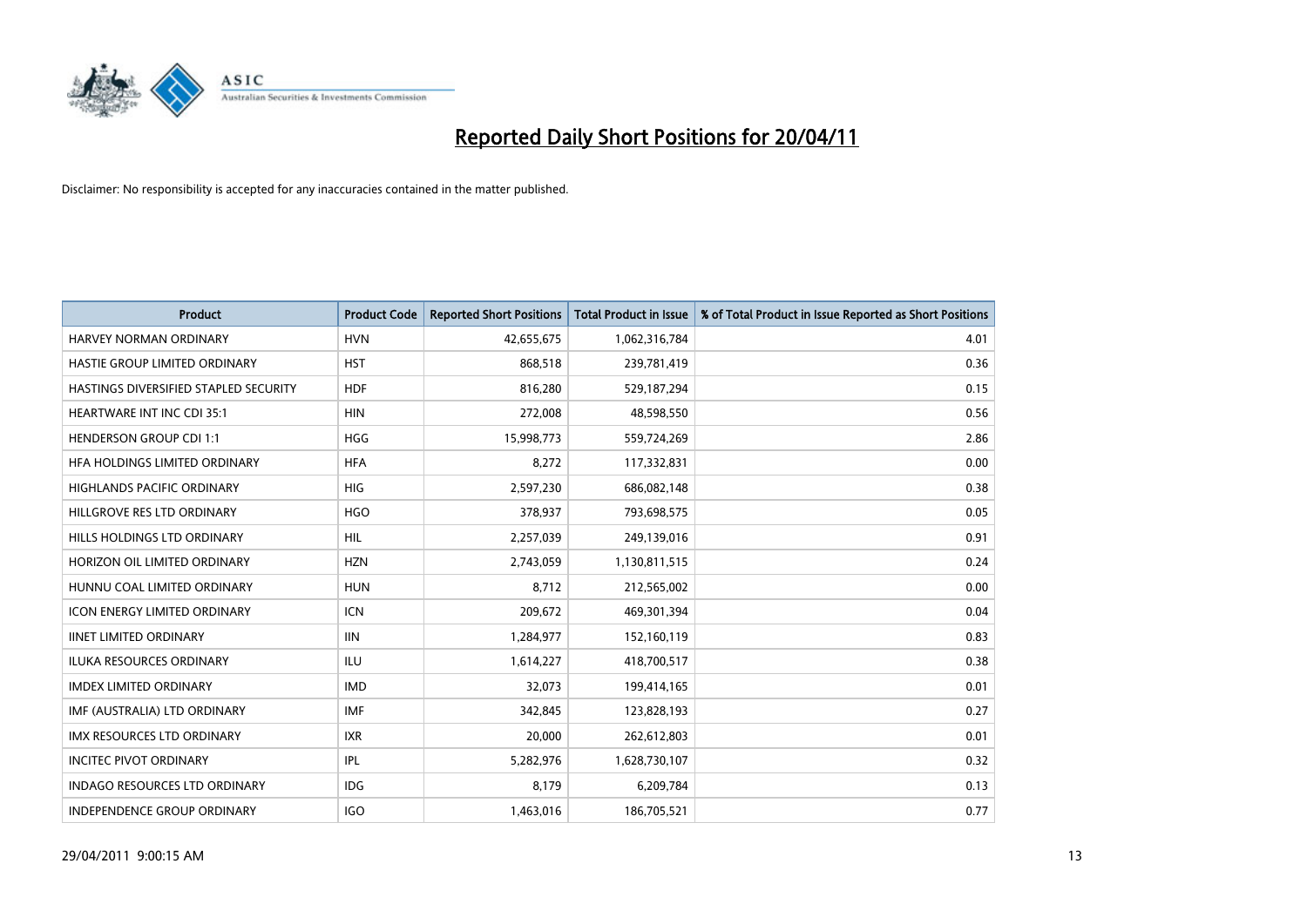

| <b>Product</b>                                | <b>Product Code</b> | <b>Reported Short Positions</b> | <b>Total Product in Issue</b> | % of Total Product in Issue Reported as Short Positions |
|-----------------------------------------------|---------------------|---------------------------------|-------------------------------|---------------------------------------------------------|
| <b>INDO MINES LIMITED ORDINARY</b>            | <b>IDO</b>          | 23.623                          | 211,100,795                   | 0.01                                                    |
| INDOPHIL RESOURCES ORDINARY                   | <b>IRN</b>          | 499,629                         | 471,445,763                   | 0.10                                                    |
| <b>INDUSTREA LIMITED ORDINARY</b>             | IDL                 | 1,697,980                       | 364,524,797                   | 0.46                                                    |
| INFIGEN ENERGY STAPLED SECURITIES             | <b>IFN</b>          | 5,329,085                       | 762,265,972                   | 0.70                                                    |
| ING RE COM GROUP STAPLED SECURITIES           | <b>ILF</b>          | 9.075                           | 441,029,194                   | 0.00                                                    |
| INSURANCE AUSTRALIA ORDINARY                  | IAG                 | 8,723,054                       | 2,079,034,021                 | 0.42                                                    |
| INT GOLDFIELDS LTD ORDINARY                   | <b>IGS</b>          | 12,197,682                      | 500,440,386                   | 2.44                                                    |
| INTEGRA MINING LTD, ORDINARY                  | <b>IGR</b>          | 5,222,708                       | 841,525,727                   | 0.61                                                    |
| <b>INTREPID MINES ORDINARY</b>                | <b>IAU</b>          | 1,502,331                       | 520,617,420                   | 0.28                                                    |
| <b>INVESTA OFFICE FUND STAPLED SECURITIES</b> | <b>IOF</b>          | 12,912,880                      | 2,729,071,212                 | 0.46                                                    |
| <b>INVOCARE LIMITED ORDINARY</b>              | <b>IVC</b>          | 680,419                         | 102,421,288                   | 0.65                                                    |
| <b>ION LIMITED ORDINARY</b>                   | <b>ION</b>          | 164,453                         | 256,365,105                   | 0.06                                                    |
| <b>IOOF HOLDINGS LTD ORDINARY</b>             | IFL.                | 933,177                         | 229,794,395                   | 0.39                                                    |
| <b>IRESS MARKET TECH. ORDINARY</b>            | <b>IRE</b>          | 2,217,510                       | 126,018,142                   | 1.76                                                    |
| <b>IRON ORE HOLDINGS ORDINARY</b>             | <b>IOH</b>          | 18.541                          | 138,879,674                   | 0.01                                                    |
| ISHARES MSCI AUS 200 ISHARES MSCI AUS 200     | <b>IOZ</b>          | 1,780                           | 1,950,015                     | 0.09                                                    |
| ISHARES MSCI EM MKTS CDI 1:1                  | <b>IEM</b>          | 1,094                           | 425,700,000                   | 0.00                                                    |
| ISHARES S&P HIGH DIV ISHARES S&P HIGH DIV     | <b>IHD</b>          | 4,208                           | 1,700,055                     | 0.25                                                    |
| ISHARES SMALL ORDS ISHARES SMALL ORDS         | <b>ISO</b>          | 106,011                         | 5,700,000                     | 1.86                                                    |
| <b>ISOFT GROUP LIMITED ORDINARY</b>           | <b>ISF</b>          | 4,384,457                       | 1,070,595,874                 | 0.41                                                    |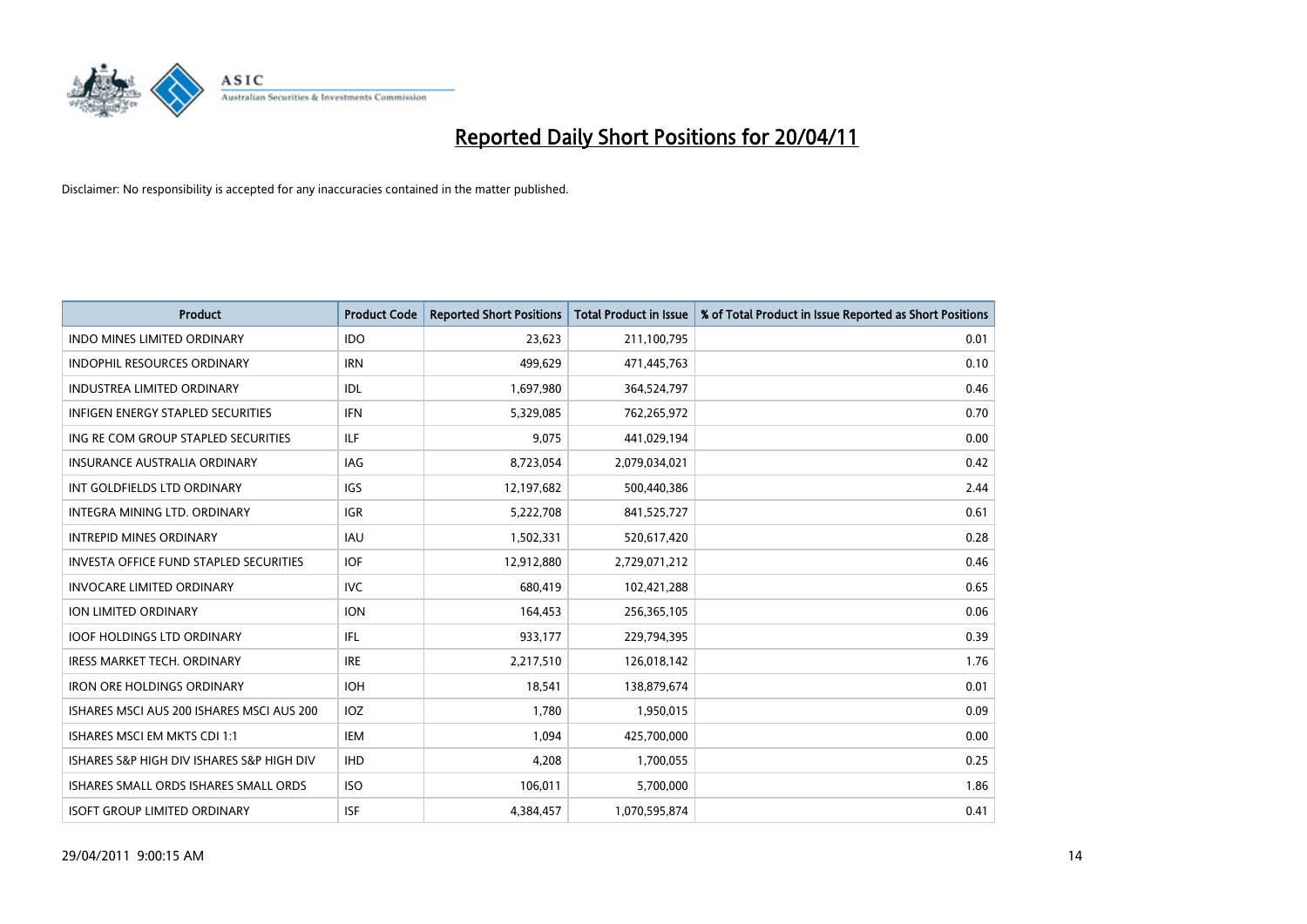

| <b>Product</b>                                  | <b>Product Code</b> | <b>Reported Short Positions</b> | <b>Total Product in Issue</b> | % of Total Product in Issue Reported as Short Positions |
|-------------------------------------------------|---------------------|---------------------------------|-------------------------------|---------------------------------------------------------|
| <b>IVANHOE AUSTRALIA ORDINARY</b>               | <b>IVA</b>          | 644,519                         | 418,709,553                   | 0.16                                                    |
| <b>JABIRU METALS LTD ORDINARY</b>               | IML                 | 20.477                          | 558,654,366                   | 0.00                                                    |
| <b>JAMES HARDIE INDUST CHESS DEPOSITARY INT</b> | <b>IHX</b>          | 14,685,823                      | 436,386,587                   | 3.32                                                    |
| <b>JAMESON RESOURCES ORDINARY</b>               | <b>JAL</b>          | 1,600,000                       | 95,828,865                    | 1.67                                                    |
| <b>IB HI-FI LIMITED ORDINARY</b>                | <b>IBH</b>          | 9,015,429                       | 109,340,772                   | 8.22                                                    |
| <b>JUPITER ENERGY ORDINARY</b>                  | <b>JPR</b>          | 608,051                         | 1,511,434,681                 | 0.04                                                    |
| <b>IUPITER MINES ORDINARY</b>                   | <b>IMS</b>          | 45,477                          | 1,486,756,465                 | 0.00                                                    |
| KAGARA LTD ORDINARY                             | KZL                 | 5,563,810                       | 708,583,835                   | 0.77                                                    |
| KANGAROO RES LTD ORDINARY                       | <b>KRL</b>          | 600,000                         | 1,129,430,012                 | 0.05                                                    |
| KAROON GAS AUSTRALIA ORDINARY                   | <b>KAR</b>          | 962,966                         | 221,110,769                   | 0.42                                                    |
| KASBAH RESOURCES ORDINARY                       | <b>KAS</b>          | 17,529                          | 364,262,596                   | 0.00                                                    |
| KATHMANDU HOLD LTD ORDINARY                     | <b>KMD</b>          | 1,053,276                       | 200,000,000                   | 0.52                                                    |
| <b>KEYBRIDGE CAPITAL ORDINARY</b>               | <b>KBC</b>          | 5.999                           | 172,070,564                   | 0.00                                                    |
| KIMBERLEY METALS LTD ORDINARY                   | <b>KBL</b>          | 1,821                           | 161,976,319                   | 0.00                                                    |
| KINGSGATE CONSOLID, ORDINARY                    | <b>KCN</b>          | 1,090,289                       | 135,221,250                   | 0.81                                                    |
| KINGSROSE MINING LTD ORDINARY                   | <b>KRM</b>          | 396,813                         | 257,245,366                   | 0.15                                                    |
| LEIGHTON HOLDINGS ORDINARY                      | LEI                 | 7,615,506                       | 302,831,299                   | 2.52                                                    |
| LEND LEASE GROUP UNIT/ORD STAPLED               | LLC                 | 1,871,849                       | 570,915,669                   | 0.29                                                    |
| LINC ENERGY LTD ORDINARY                        | <b>LNC</b>          | 5,812,840                       | 503,418,900                   | 1.14                                                    |
| LIQUEFIED NATURAL ORDINARY                      | LNG                 | 40.448                          | 214,099,015                   | 0.02                                                    |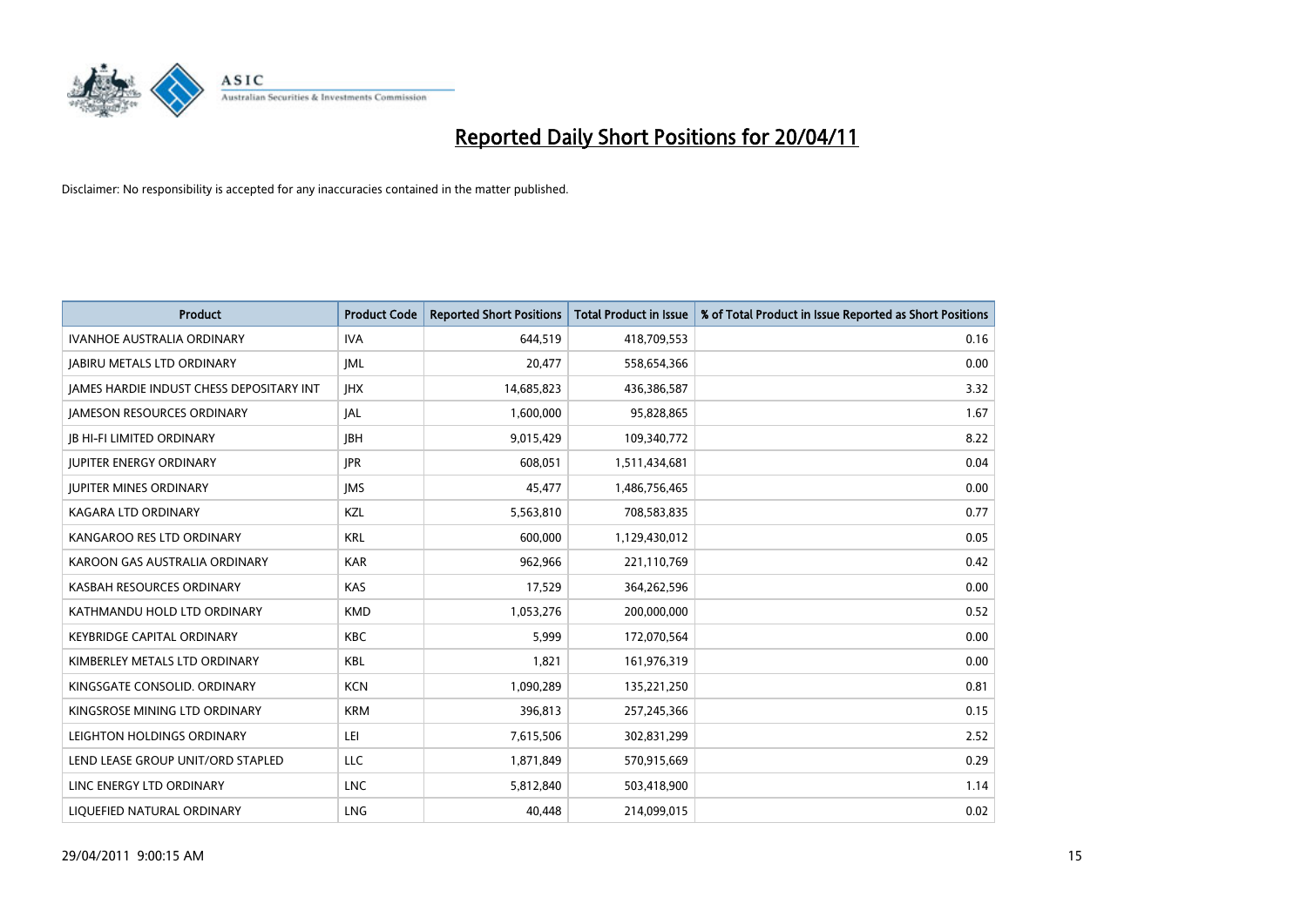

| <b>Product</b>                        | <b>Product Code</b> | <b>Reported Short Positions</b> | <b>Total Product in Issue</b> | % of Total Product in Issue Reported as Short Positions |
|---------------------------------------|---------------------|---------------------------------|-------------------------------|---------------------------------------------------------|
| LYNAS CORPORATION ORDINARY            | <b>LYC</b>          | 20,795,156                      | 1,690,819,142                 | 1.23                                                    |
| MACA LIMITED ORDINARY                 | <b>MLD</b>          | 24                              | 150,000,000                   | 0.00                                                    |
| MACARTHUR COAL ORDINARY               | <b>MCC</b>          | 3,433,273                       | 302,092,343                   | 1.11                                                    |
| MACMAHON HOLDINGS ORDINARY            | <b>MAH</b>          | 7,220,146                       | 733,711,705                   | 0.97                                                    |
| MACQ ATLAS ROADS GRP ORDINARY STAPLED | <b>MOA</b>          | 4,706,492                       | 452,345,907                   | 1.03                                                    |
| MACQUARIE GROUP LTD ORDINARY          | <b>MOG</b>          | 2,637,574                       | 346,814,961                   | 0.74                                                    |
| MAGMA METALS LTD. ORDINARY            | <b>MMW</b>          | 501,890                         | 195,610,923                   | 0.26                                                    |
| MANTRA RESOURCES ORDINARY             | <b>MRU</b>          | 894,625                         | 135,326,194                   | 0.64                                                    |
| MAP GROUP STAPLED US PROHIBIT.        | <b>MAP</b>          | 3,883,255                       | 1,861,210,782                 | 0.20                                                    |
| MARYBOROUGH SUGAR ORDINARY            | <b>MSF</b>          | 23,588                          | 69,165,378                    | 0.04                                                    |
| MATRIX C & E LTD ORDINARY             | <b>MCE</b>          | 9,494                           | 76,514,098                    | 0.01                                                    |
| MCMILLAN SHAKESPEARE ORDINARY         | <b>MMS</b>          | 53,768                          | 68,067,560                    | 0.07                                                    |
| MCPHERSON'S LTD ORDINARY              | <b>MCP</b>          | 217,436                         | 72,401,758                    | 0.30                                                    |
| MEDUSA MINING LTD ORDINARY            | <b>MML</b>          | 1,352,963                       | 188,233,911                   | 0.73                                                    |
| MELBOURNE IT LIMITED ORDINARY         | <b>MLB</b>          | 154,818                         | 80,043,955                    | 0.19                                                    |
| MEO AUSTRALIA LTD ORDINARY            | <b>MEO</b>          | 5,432,133                       | 539,913,260                   | 1.00                                                    |
| MERMAID MARINE ORDINARY               | <b>MRM</b>          | 1,113,656                       | 215,066,086                   | 0.51                                                    |
| MESOBLAST LIMITED ORDINARY            | <b>MSB</b>          | 1,559,769                       | 279,733,562                   | 0.56                                                    |
| METALS X LIMITED ORDINARY             | <b>MLX</b>          | 3,958,146                       | 1,365,661,782                 | 0.29                                                    |
| METCASH LIMITED ORDINARY              | <b>MTS</b>          | 17,832,535                      | 768,815,314                   | 2.32                                                    |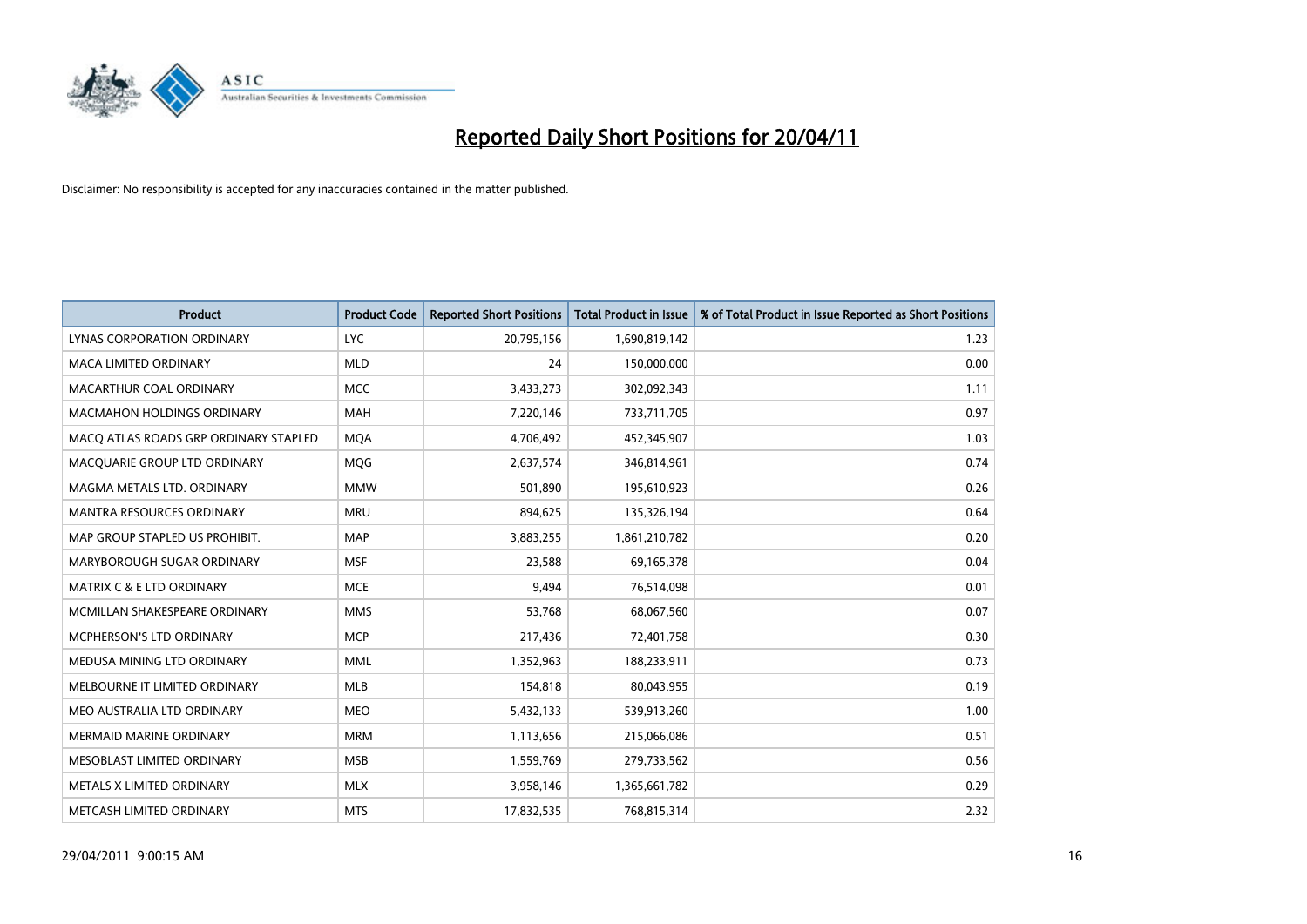

| <b>Product</b>                     | <b>Product Code</b> | <b>Reported Short Positions</b> | <b>Total Product in Issue</b> | % of Total Product in Issue Reported as Short Positions |
|------------------------------------|---------------------|---------------------------------|-------------------------------|---------------------------------------------------------|
| METGASCO LIMITED ORDINARY          | <b>MEL</b>          | 235,435                         | 252,460,972                   | 0.09                                                    |
| METMINCO LIMITED ORDINARY          | <b>MNC</b>          | 95,298                          | 1,231,269,510                 | 0.00                                                    |
| MHM METALS LIMITED ORDINARY        | <b>MHM</b>          | 53,240                          | 101,396,410                   | 0.05                                                    |
| MICLYN EXP OFFSHR ORDINARY         | <b>MIO</b>          | 310,960                         | 274,618,684                   | 0.11                                                    |
| MINARA RESOURCES ORDINARY          | <b>MRE</b>          | 5,981,638                       | 1,169,424,487                 | 0.50                                                    |
| MINCOR RESOURCES NL ORDINARY       | <b>MCR</b>          | 960,044                         | 200,608,804                   | 0.47                                                    |
| MINEMAKERS LIMITED ORDINARY        | <b>MAK</b>          | 71,627                          | 227,003,950                   | 0.03                                                    |
| MINERAL DEPOSITS ORDINARY          | <b>MDL</b>          | 250,352                         | 60,768,582                    | 0.40                                                    |
| MINERAL RESOURCES, ORDINARY        | <b>MIN</b>          | 462,194                         | 169,123,017                   | 0.27                                                    |
| MIRABELA NICKEL LTD ORDINARY       | <b>MBN</b>          | 10,382,366                      | 491,561,237                   | 2.11                                                    |
| MIRVAC GROUP STAPLED SECURITIES    | <b>MGR</b>          | 12,579,970                      | 3,416,924,188                 | 0.36                                                    |
| <b>MOLOPO ENERGY LTD ORDINARY</b>  | <b>MPO</b>          | 1,546,383                       | 250,972,584                   | 0.60                                                    |
| MOLY MINES LIMITED ORDINARY        | <b>MOL</b>          | 20,243                          | 365,893,989                   | 0.01                                                    |
| <b>MONADELPHOUS GROUP ORDINARY</b> | <b>MND</b>          | 399,113                         | 87,576,827                    | 0.46                                                    |
| <b>MOUNT GIBSON IRON ORDINARY</b>  | <b>MGX</b>          | 6,070,696                       | 1,082,570,693                 | 0.53                                                    |
| MULTIPLEX SITES SITES              | <b>MXUPA</b>        | 36                              | 4,500,000                     | 0.00                                                    |
| MURCHISON METALS LTD ORDINARY      | <b>MMX</b>          | 9,448,289                       | 435,884,268                   | 2.17                                                    |
| MYER HOLDINGS LTD ORDINARY         | <b>MYR</b>          | 10,945,777                      | 582,847,884                   | 1.88                                                    |
| <b>MYSTATE LIMITED ORDINARY</b>    | <b>MYS</b>          | 1,400                           | 67,439,158                    | 0.00                                                    |
| NATIONAL AUST. BANK ORDINARY       | <b>NAB</b>          | 12,097,413                      | 2,169,658,383                 | 0.56                                                    |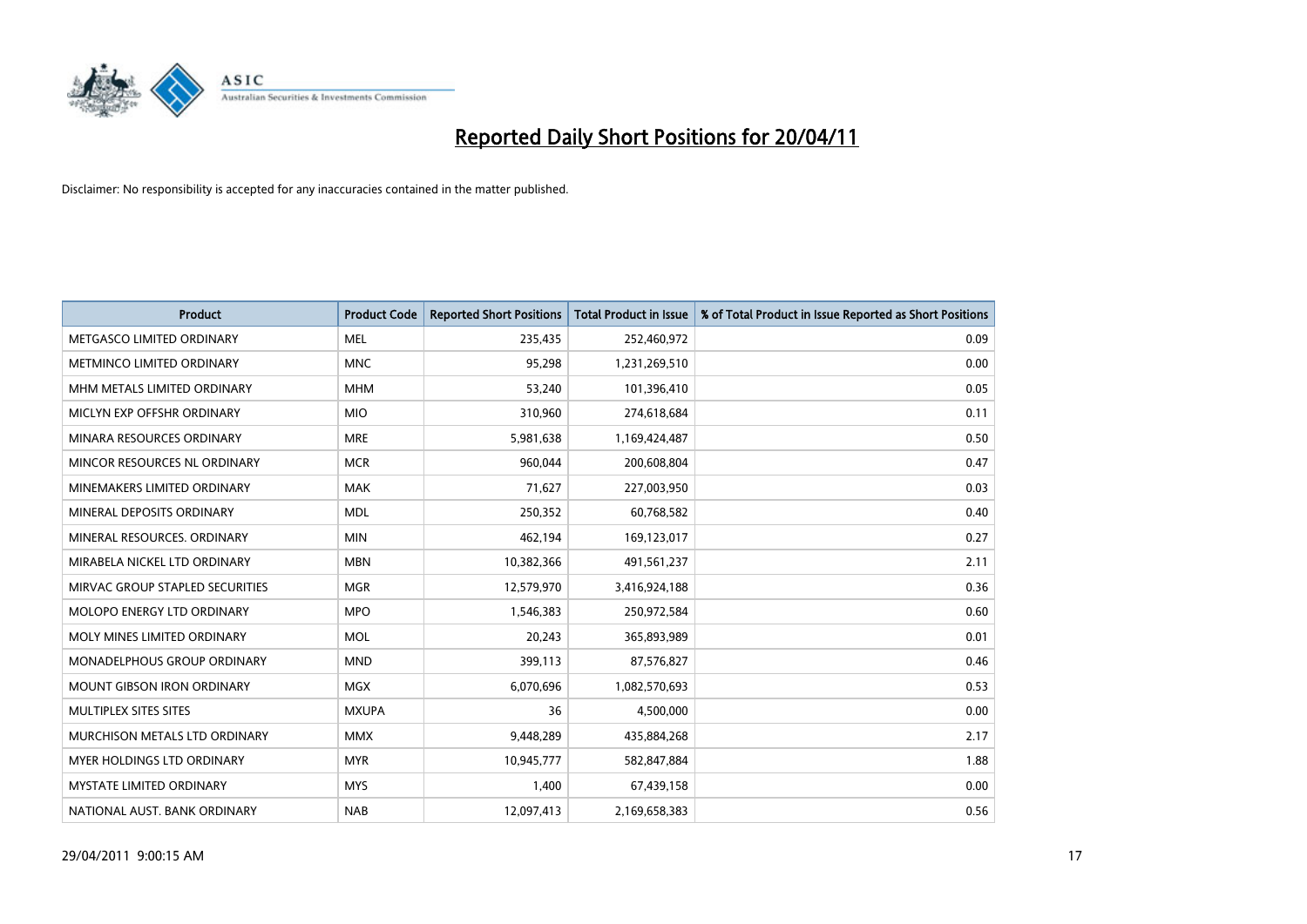

| <b>Product</b>                | <b>Product Code</b> | <b>Reported Short Positions</b> | <b>Total Product in Issue</b> | % of Total Product in Issue Reported as Short Positions |
|-------------------------------|---------------------|---------------------------------|-------------------------------|---------------------------------------------------------|
| NATURAL FUEL LIMITED ORDINARY | <b>NFL</b>          |                                 | 721,912                       | 0.00                                                    |
| NAVIGATOR RESOURCES ORDINARY  | <b>NAV</b>          | 9,000                           | 465,777,766                   | 0.00                                                    |
| NAVITAS LIMITED ORDINARY      | <b>NVT</b>          | 2,666,066                       | 369,358,564                   | 0.73                                                    |
| NEPTUNE MARINE ORDINARY       | <b>NMS</b>          | 700,073                         | 1,739,066,409                 | 0.04                                                    |
| NEW HOPE CORPORATION ORDINARY | <b>NHC</b>          | 727,725                         | 830,230,549                   | 0.09                                                    |
| NEWCREST MINING ORDINARY      | <b>NCM</b>          | 3,942,735                       | 765,000,000                   | 0.50                                                    |
| NEWS CORP A NON-VOTING CDI    | <b>NWSLV</b>        | 695,528                         | 1,829,730,797                 | 0.04                                                    |
| NEWS CORP B VOTING CDI        | <b>NWS</b>          | 2,413,373                       | 798,520,953                   | 0.30                                                    |
| NEXBIS LIMITED ORDINARY       | <b>NBS</b>          | 63,733                          | 798,356,704                   | 0.01                                                    |
| NEXUS ENERGY LIMITED ORDINARY | <b>NXS</b>          | 10,289,553                      | 1,020,257,304                 | 0.99                                                    |
| NIB HOLDINGS LIMITED ORDINARY | <b>NHF</b>          | 332,488                         | 466,765,752                   | 0.07                                                    |
| NICK SCALI LIMITED ORDINARY   | <b>NCK</b>          | 3,400                           | 81,000,000                    | 0.00                                                    |
| NIDO PETROLEUM ORDINARY       | <b>NDO</b>          | 854,879                         | 1,373,822,119                 | 0.05                                                    |
| NKWE PLATINUM 10C US COMMON   | <b>NKP</b>          | 146,678                         | 559,651,184                   | 0.03                                                    |
| NOBLE MINERAL RES ORDINARY    | <b>NMG</b>          | 1,272,899                       | 381,798,733                   | 0.33                                                    |
| NORTHERN CREST ORDINARY       | <b>NOC</b>          | 24,345                          | 116,074,781                   | 0.02                                                    |
| NORTHERN IRON LTD ORDINARY    | <b>NFE</b>          | 1,062,949                       | 336,084,863                   | 0.30                                                    |
| NORTHERN MIN LTD ORDINARY     | <b>NTU</b>          | 97,075                          | 164,545,022                   | 0.06                                                    |
| NRW HOLDINGS LIMITED ORDINARY | <b>NWH</b>          | 544,843                         | 251,223,000                   | 0.20                                                    |
| NSL CONSOLIDATED LTD ORDINARY | <b>NSL</b>          | 101,269                         | 270,661,373                   | 0.03                                                    |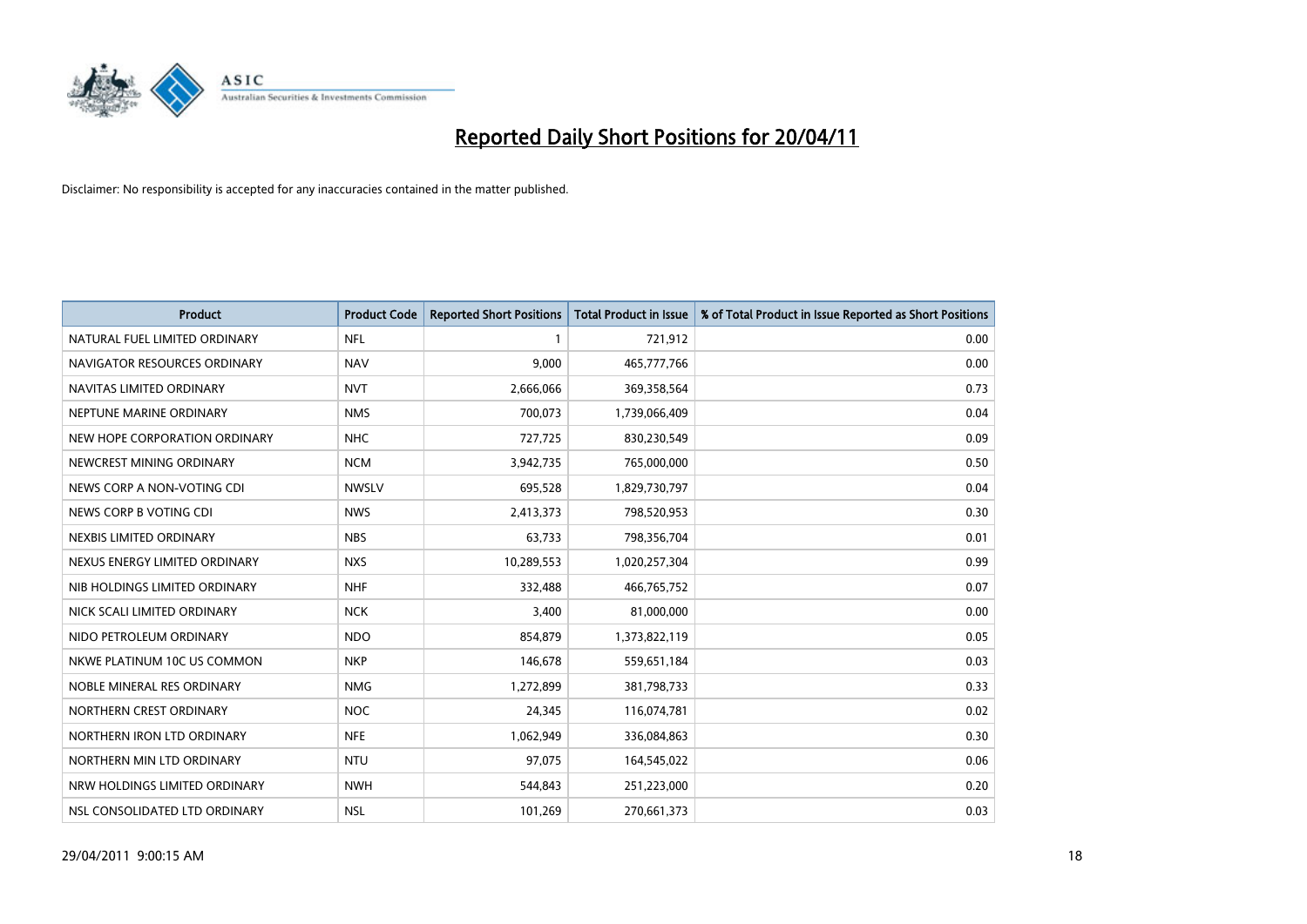

| <b>Product</b>                        | <b>Product Code</b> | <b>Reported Short Positions</b> | <b>Total Product in Issue</b> | % of Total Product in Issue Reported as Short Positions |
|---------------------------------------|---------------------|---------------------------------|-------------------------------|---------------------------------------------------------|
| NUFARM LIMITED ORDINARY               | <b>NUF</b>          | 6,136,674                       | 261,833,005                   | 2.32                                                    |
| OAKTON LIMITED ORDINARY               | <b>OKN</b>          | 780,851                         | 93,800,235                    | 0.82                                                    |
| OCEANAGOLD CORP. CHESS DEPOSITARY INT | <b>OGC</b>          | 925,209                         | 262,180,388                   | 0.35                                                    |
| OCEANIA CAPITAL LTD ORDINARY          | <b>OCP</b>          | 2,500                           | 91,921,295                    | 0.00                                                    |
| OIL SEARCH LTD ORDINARY               | <b>OSH</b>          | 9,701,723                       | 1,316,672,727                 | 0.72                                                    |
| OILEX LTD ORDINARY                    | <b>OEX</b>          | 42,478                          | 253,274,885                   | 0.02                                                    |
| <b>OLYMPUS PACIFIC MIN CDI 1:1</b>    | <b>OYM</b>          | 146,458                         | 152,400,604                   | 0.10                                                    |
| OM HOLDINGS LIMITED ORDINARY          | <b>OMH</b>          | 6,427,445                       | 504,105,150                   | 1.28                                                    |
| <b>ONESTEEL LIMITED ORDINARY</b>      | OST                 | 14,712,600                      | 1,338,106,652                 | 1.09                                                    |
| ORICA LIMITED ORDINARY                | ORI                 | 2,558,258                       | 363,223,767                   | 0.71                                                    |
| ORIGIN ENERGY DEFERRED                | ORGN                | 13,705                          | 89,641,361                    | 0.02                                                    |
| ORIGIN ENERGY ORDINARY                | <b>ORG</b>          | 10,506,447                      | 974,152,829                   | 1.07                                                    |
| OROCOBRE LIMITED ORDINARY             | <b>ORE</b>          | 58,550                          | 102,813,894                   | 0.05                                                    |
| OROTONGROUP LIMITED ORDINARY          | <b>ORL</b>          | 5,760                           | 40,880,902                    | 0.01                                                    |
| OTTO ENERGY LIMITED ORDINARY          | OEL                 | 109,204                         | 1,134,540,071                 | 0.01                                                    |
| OZ MINERALS ORDINARY                  | OZL                 | 20,563,454                      | 3,238,546,504                 | 0.62                                                    |
| PACIFIC BRANDS ORDINARY               | PBG                 | 9,188,713                       | 931,386,248                   | 1.01                                                    |
| PALADIN ENERGY LTD ORDINARY           | <b>PDN</b>          | 16,580,443                      | 777,698,217                   | 2.14                                                    |
| PANAUST LIMITED ORDINARY              | <b>PNA</b>          | 16,270,744                      | 2,965,008,426                 | 0.52                                                    |
| PANORAMIC RESOURCES ORDINARY          | PAN                 | 257,510                         | 207,050,710                   | 0.13                                                    |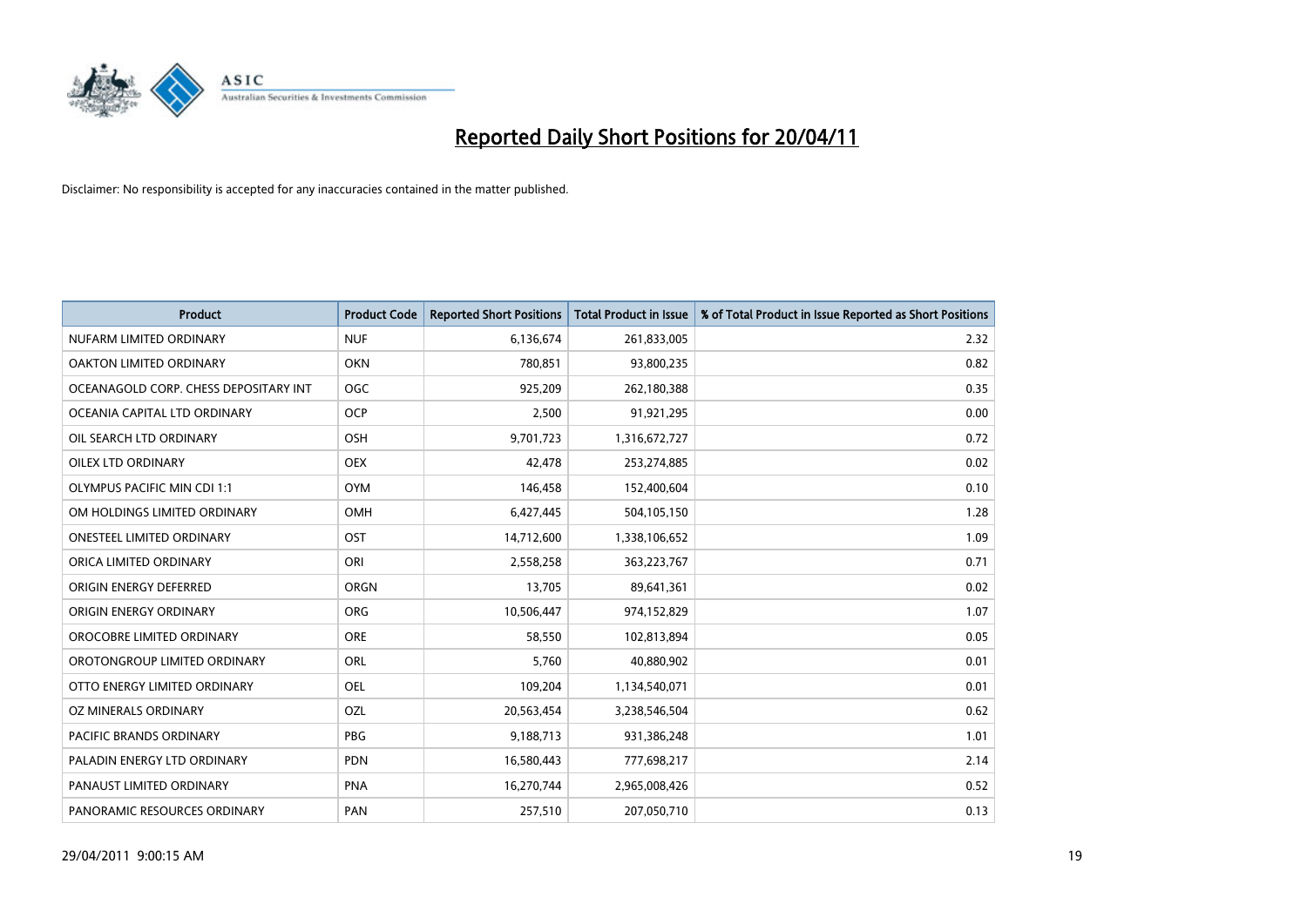

| <b>Product</b>                | <b>Product Code</b> | <b>Reported Short Positions</b> | <b>Total Product in Issue</b> | % of Total Product in Issue Reported as Short Positions |
|-------------------------------|---------------------|---------------------------------|-------------------------------|---------------------------------------------------------|
| PAPERLINX LIMITED ORDINARY    | <b>PPX</b>          | 19,584,722                      | 603,580,761                   | 3.23                                                    |
| PAPILLON RES LTD ORDINARY     | <b>PIR</b>          | 90,333                          | 190,702,855                   | 0.05                                                    |
| PATTIES FOODS LTD ORDINARY    | PFL                 |                                 | 138,908,853                   | 0.00                                                    |
| PEET LIMITED ORDINARY         | <b>PPC</b>          | 15,538                          | 302,965,804                   | 0.00                                                    |
| PENINSULA ENERGY LTD ORDINARY | <b>PEN</b>          | 485.000                         | 2,086,495,200                 | 0.02                                                    |
| PERILYA LIMITED ORDINARY      | PEM                 | 276,212                         | 526,075,563                   | 0.05                                                    |
| PERPETUAL LIMITED ORDINARY    | PPT                 | 2,265,403                       | 44,669,352                    | 5.06                                                    |
| PERSEUS MINING LTD ORDINARY   | PRU                 | 2,559,052                       | 424,017,088                   | 0.58                                                    |
| PETSEC ENERGY ORDINARY        | <b>PSA</b>          | 223,332                         | 231,283,622                   | 0.10                                                    |
| PHARMAXIS LTD ORDINARY        | <b>PXS</b>          | 368,452                         | 228,127,809                   | 0.15                                                    |
| PHOTON GROUP LTD ORDINARY     | <b>PGA</b>          | 250,510                         | 1,540,543,357                 | 0.02                                                    |
| PLATINUM ASSET ORDINARY       | <b>PTM</b>          | 6,991,861                       | 561,347,878                   | 1.25                                                    |
| PLATINUM AUSTRALIA ORDINARY   | <b>PLA</b>          | 3,858,171                       | 392,430,039                   | 0.99                                                    |
| PLATINUM CAPITAL LTD ORDINARY | <b>PMC</b>          |                                 | 164,959,410                   | 0.00                                                    |
| PMP LIMITED ORDINARY          | <b>PMP</b>          | 47,145                          | 335,338,483                   | 0.01                                                    |
| PORT BOUVARD LIMITED ORDINARY | PBD                 | 6,754                           | 593,868,295                   | 0.00                                                    |
| PRANA BIOTECHNOLOGY ORDINARY  | PBT                 | 43,990                          | 269,292,203                   | 0.02                                                    |
| PREMIER INVESTMENTS ORDINARY  | <b>PMV</b>          | 310,022                         | 155,062,831                   | 0.19                                                    |
| PRIMA BIOMED LTD ORDINARY     | PRR                 | 298,886                         | 802,337,032                   | 0.04                                                    |
| PRIMARY HEALTH CARE ORDINARY  | PRY                 | 7,892,904                       | 497,349,803                   | 1.59                                                    |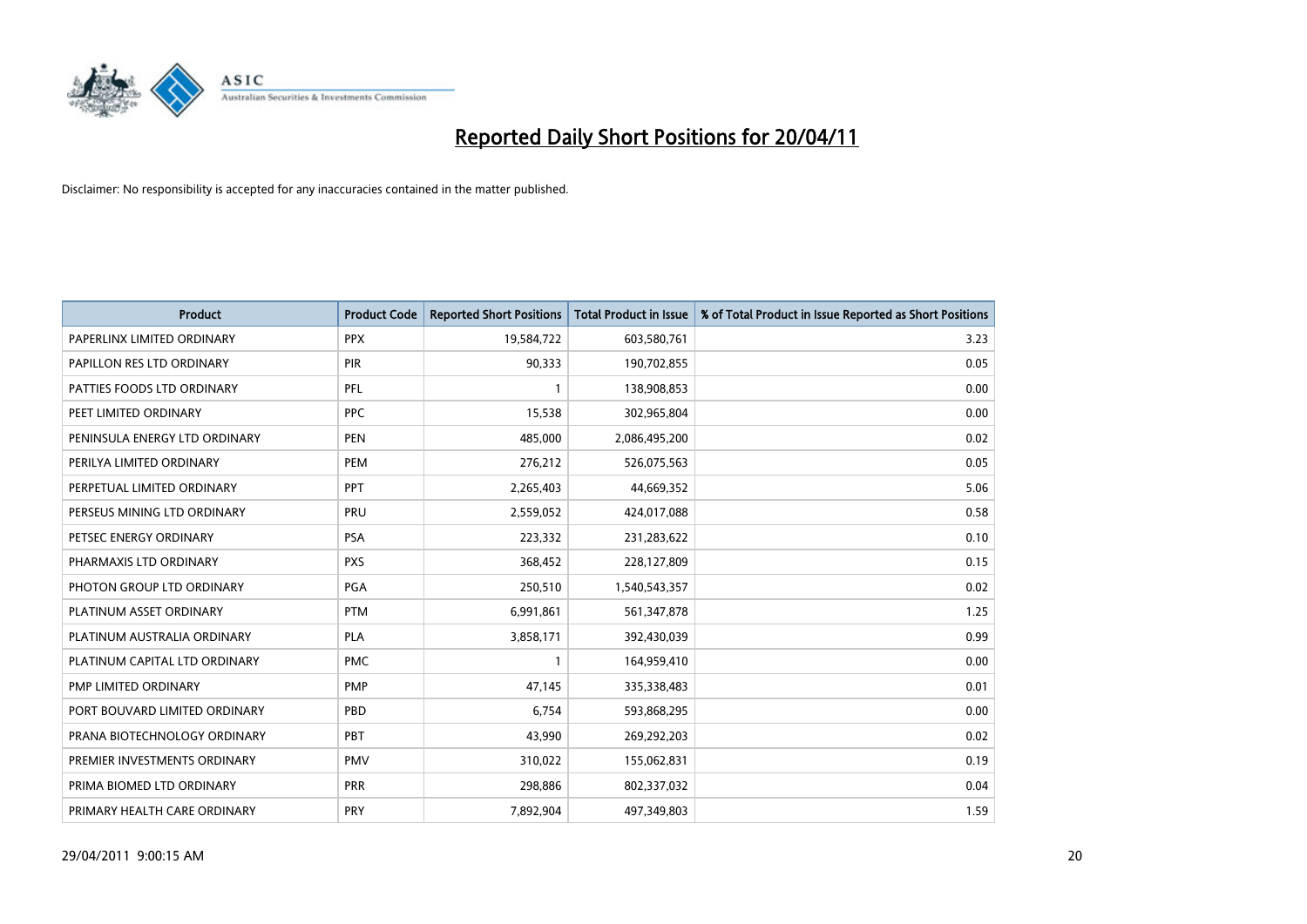

| <b>Product</b>                       | <b>Product Code</b> | <b>Reported Short Positions</b> | Total Product in Issue | % of Total Product in Issue Reported as Short Positions |
|--------------------------------------|---------------------|---------------------------------|------------------------|---------------------------------------------------------|
| PRIME INFR GROUP. STAPLED SECURITIES | PIH                 | 308,735                         | 351,776,795            | 0.09                                                    |
| PRIME MEDIA GRP LTD ORDINARY         | PRT                 | 14,825                          | 366,330,303            | 0.00                                                    |
| PROGEN PHARMACEUTIC ORDINARY         | PGL                 | 151,596                         | 24,709,097             | 0.61                                                    |
| PROGRAMMED ORDINARY                  | <b>PRG</b>          | 418,525                         | 118,169,908            | 0.35                                                    |
| <b>PSIVIDA CORP CDI 1:1</b>          | <b>PVA</b>          | 6,878                           | 8,896,217              | 0.08                                                    |
| <b>QANTAS AIRWAYS ORDINARY</b>       | <b>QAN</b>          | 34,980,137                      | 2,265,123,620          | 1.55                                                    |
| OBE INSURANCE GROUP ORDINARY         | OBE                 | 19,891,235                      | 1,073,894,369          | 1.82                                                    |
| OR NATIONAL LIMITED ORDINARY         | <b>ORN</b>          | 20,941,231                      | 2,440,000,000          | 0.83                                                    |
| <b>QUBE LOGISTICS ORDINARY UNITS</b> | <b>OUB</b>          | 18,384,721                      | 610,839,329            | 3.01                                                    |
| RAMELIUS RESOURCES ORDINARY          | <b>RMS</b>          | 101,397                         | 291,658,795            | 0.02                                                    |
| RAMSAY HEALTH CARE ORDINARY          | <b>RHC</b>          | 1,558,881                       | 202,081,252            | 0.76                                                    |
| RANGE RESOURCES LTD ORDINARY         | <b>RRS</b>          | 576,471                         | 1,447,850,695          | 0.04                                                    |
| <b>RCR TOMLINSON ORDINARY</b>        | <b>RCR</b>          | 68,067                          | 131,897,672            | 0.05                                                    |
| <b>REA GROUP ORDINARY</b>            | <b>REA</b>          | 35,134                          | 130,401,680            | 0.01                                                    |
| <b>RECKON LIMITED ORDINARY</b>       | <b>RKN</b>          | 2,107                           | 133,384,060            | 0.00                                                    |
| RED 5 LIMITED ORDINARY               | <b>RED</b>          | 40,480                          | 1,283,597,526          | 0.00                                                    |
| RED FORK ENERGY ORDINARY             | <b>RFE</b>          | 45,348                          | 160,035,000            | 0.02                                                    |
| REED RESOURCES LTD ORDINARY          | <b>RDR</b>          | 268,204                         | 262,237,201            | 0.10                                                    |
| REGIS RESOURCES ORDINARY             | <b>RRL</b>          | 2,329,962                       | 431,150,415            | 0.54                                                    |
| RESMED INC CDI 10:1                  | <b>RMD</b>          | 9,570,243                       | 1,534,676,730          | 0.63                                                    |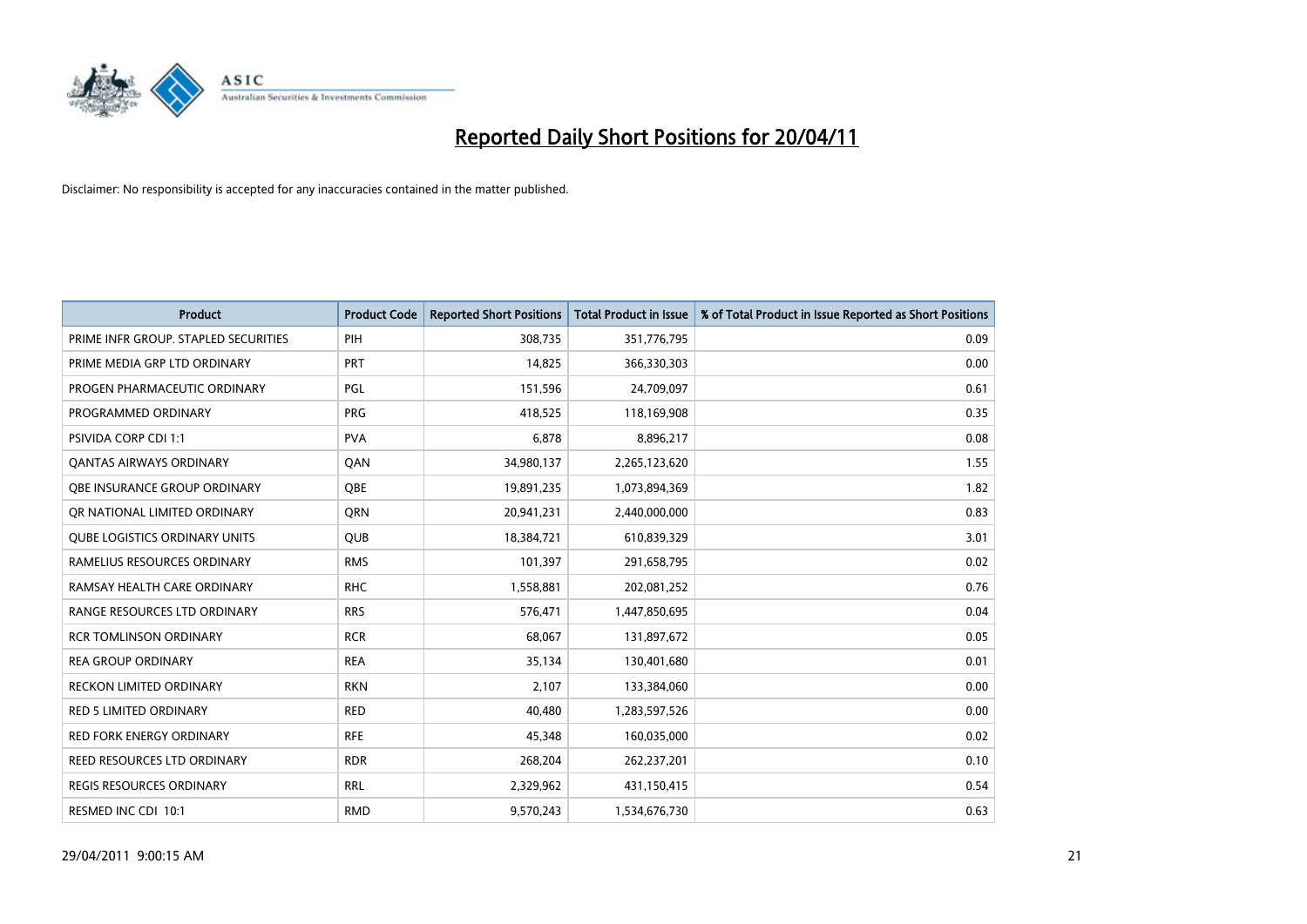

| <b>Product</b>                     | <b>Product Code</b> | <b>Reported Short Positions</b> | <b>Total Product in Issue</b> | % of Total Product in Issue Reported as Short Positions |
|------------------------------------|---------------------|---------------------------------|-------------------------------|---------------------------------------------------------|
| <b>RESOLUTE MINING ORDINARY</b>    | <b>RSG</b>          | 4,428,855                       | 467,464,116                   | 0.94                                                    |
| RESOURCE GENERATION ORDINARY       | <b>RES</b>          | 290,894                         | 244,400,530                   | 0.11                                                    |
| RETAIL FOOD GROUP ORDINARY         | <b>RFG</b>          | 1,955                           | 107,788,918                   | 0.00                                                    |
| REVERSE CORP LIMITED ORDINARY      | <b>REF</b>          | 25,141                          | 92,382,175                    | 0.03                                                    |
| REX MINERALS LIMITED ORDINARY      | <b>RXM</b>          | 189,187                         | 151,438,879                   | 0.11                                                    |
| <b>RHG LIMITED ORDINARY</b>        | <b>RHG</b>          | 106,441                         | 318,745,978                   | 0.02                                                    |
| <b>RIDLEY CORPORATION ORDINARY</b> | <b>RIC</b>          | 808,517                         | 307,817,071                   | 0.26                                                    |
| RIO TINTO LIMITED ORDINARY         | <b>RIO</b>          | 15,710,701                      | 435,758,720                   | 3.59                                                    |
| RIVERCITY MOTORWAY STAPLED         | <b>RCY</b>          | 132,000                         | 957,010,115                   | 0.01                                                    |
| RIVERSDALE MINING ORDINARY         | <b>RIV</b>          | 144,630                         | 244,431,186                   | 0.05                                                    |
| ROBUST RESOURCES ORDINARY          | <b>ROL</b>          | 1,127,622                       | 84,944,097                    | 1.33                                                    |
| ROC OIL COMPANY ORDINARY           | <b>ROC</b>          | 6,341,361                       | 713,154,560                   | 0.87                                                    |
| RP DATA LTD ORDINARY               | <b>RPX</b>          | 364,043                         | 149,246,421                   | 0.24                                                    |
| RUSSELL HIGH DIV ETF ETF UNITS     | <b>RDV</b>          | 280                             | 5,522,136                     | 0.01                                                    |
| SAI GLOBAL LIMITED ORDINARY        | SAI                 | 250,696                         | 199,552,155                   | 0.11                                                    |
| SALMAT LIMITED ORDINARY            | <b>SLM</b>          | 148,130                         | 159,767,799                   | 0.09                                                    |
| SAMSON OIL & GAS LTD ORDINARY      | <b>SSN</b>          | 3,205,850                       | 1,726,088,509                 | 0.19                                                    |
| SANDFIRE RESOURCES ORDINARY        | <b>SFR</b>          | 542,618                         | 148,309,969                   | 0.35                                                    |
| <b>SANTOS LTD ORDINARY</b>         | <b>STO</b>          | 7,819,453                       | 877,913,584                   | 0.86                                                    |
| SARACEN MINERAL ORDINARY           | <b>SAR</b>          | 741,263                         | 492,151,415                   | 0.14                                                    |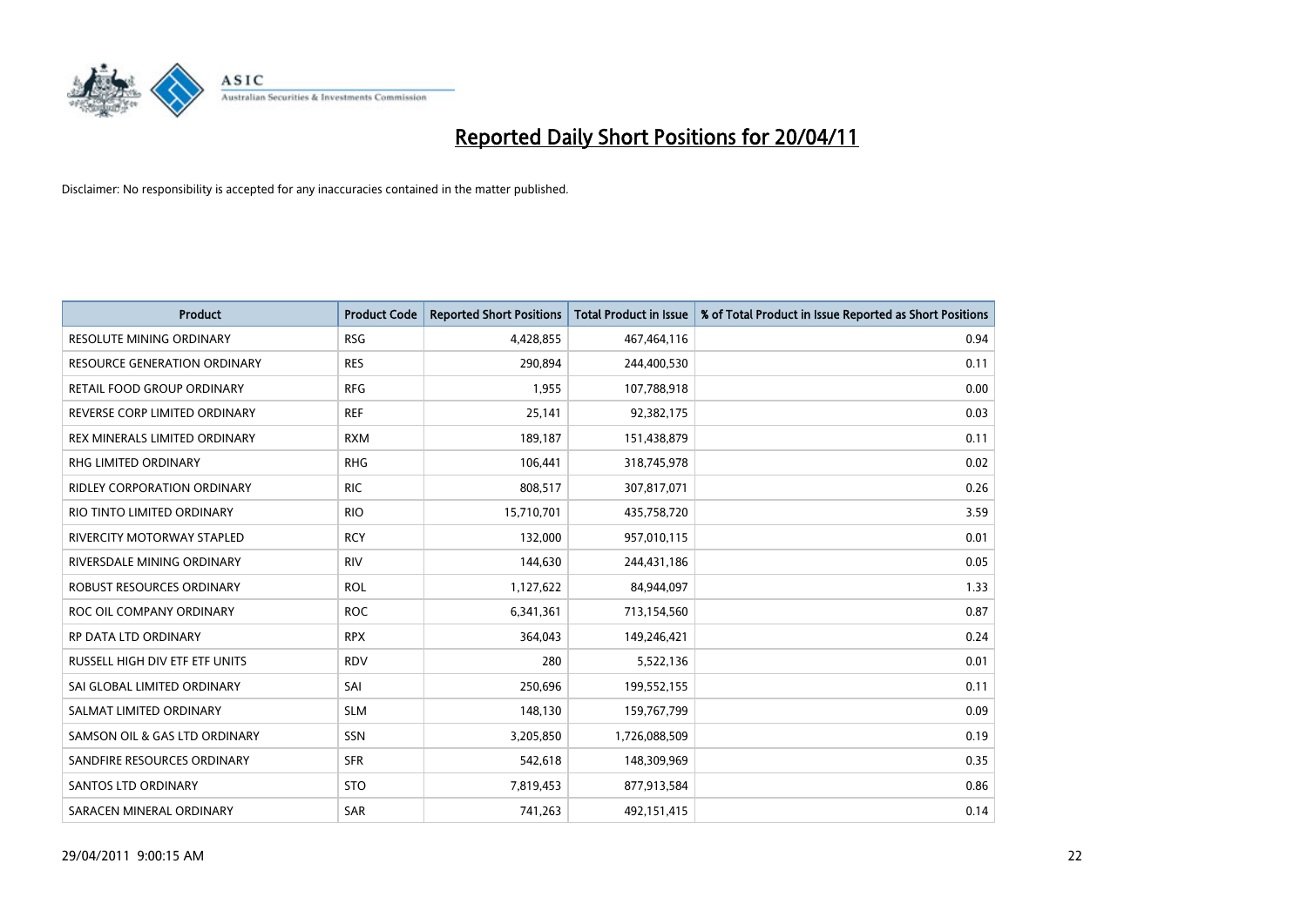

| <b>Product</b>                           | <b>Product Code</b> | <b>Reported Short Positions</b> | <b>Total Product in Issue</b> | % of Total Product in Issue Reported as Short Positions |
|------------------------------------------|---------------------|---------------------------------|-------------------------------|---------------------------------------------------------|
| SEDGMAN LIMITED ORDINARY                 | <b>SDM</b>          | 432,363                         | 209,752,689                   | 0.20                                                    |
| SEEK LIMITED ORDINARY                    | <b>SEK</b>          | 5,635,404                       | 336,584,488                   | 1.67                                                    |
| SENETAS CORPORATION ORDINARY             | <b>SEN</b>          | 756,999                         | 463,105,195                   | 0.16                                                    |
| SERVCORP LIMITED ORDINARY                | SRV                 | 77,855                          | 98,440,807                    | 0.08                                                    |
| SERVICE STREAM ORDINARY                  | <b>SSM</b>          | 344,663                         | 283,418,867                   | 0.12                                                    |
| SEVEN GROUP HOLDINGS ORDINARY            | <b>SVW</b>          | 699,850                         | 305,410,281                   | 0.21                                                    |
| SIGMA PHARMACEUTICAL ORDINARY            | <b>SIP</b>          | 18,930,812                      | 1,178,626,572                 | 1.60                                                    |
| SILEX SYSTEMS ORDINARY                   | <b>SLX</b>          | 343,168                         | 170,128,997                   | 0.20                                                    |
| SILVER LAKE RESOURCE ORDINARY            | <b>SLR</b>          | 102,845                         | 178,882,838                   | 0.05                                                    |
| SIMS METAL MGMT LTD ORDINARY             | <b>SGM</b>          | 3,370,248                       | 205,393,914                   | 1.62                                                    |
| SINGAPORE TELECOMM. CHESS DEPOSITARY INT | SGT                 | 4,172,057                       | 276,569,442                   | 1.49                                                    |
| SKILLED GROUP LTD ORDINARY               | <b>SKE</b>          | 78,472                          | 232,963,526                   | 0.03                                                    |
| SKY CITY ENTERTAIN. ORDINARY             | <b>SKC</b>          | 117,051                         | 576,958,340                   | 0.02                                                    |
| <b>SKY NETWORK ORDINARY</b>              | <b>SKT</b>          | 31,519                          | 389,139,785                   | 0.01                                                    |
| <b>SLATER &amp; GORDON ORDINARY</b>      | <b>SGH</b>          | 2,820                           | 149,320,168                   | 0.00                                                    |
| SMS MANAGEMENT, ORDINARY                 | <b>SMX</b>          | 64,533                          | 67,661,358                    | 0.09                                                    |
| SONIC HEALTHCARE ORDINARY                | <b>SHL</b>          | 6,705,607                       | 388,429,875                   | 1.72                                                    |
| SOUL PATTINSON (W.H) ORDINARY            | SOL                 | 34,497                          | 238,640,580                   | 0.01                                                    |
| SP AUSNET STAPLED SECURITIES             | SPN                 | 5,381,356                       | 2,795,115,439                 | 0.19                                                    |
| SPARK INFRASTRUCTURE STAPLED NOTE & UNIT | SKI                 | 17,404,567                      | 1,326,734,264                 | 1.30                                                    |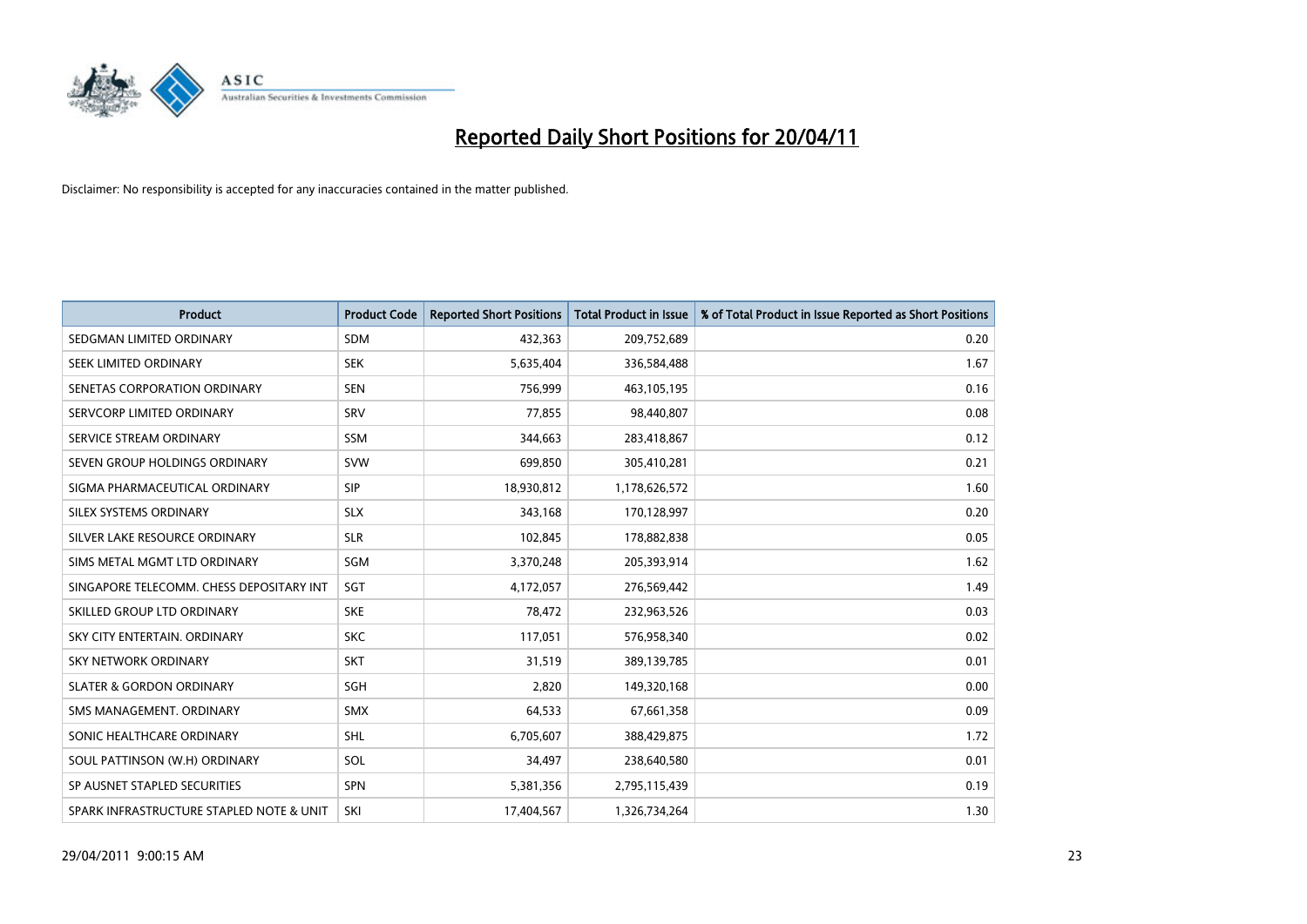

| <b>Product</b>                | <b>Product Code</b> | <b>Reported Short Positions</b> | <b>Total Product in Issue</b> | % of Total Product in Issue Reported as Short Positions |
|-------------------------------|---------------------|---------------------------------|-------------------------------|---------------------------------------------------------|
| SPDR 200 FUND ETF UNITS       | STW                 | 8                               | 50,839,159                    | 0.00                                                    |
| SPECIALTY FASHION ORDINARY    | SFH                 | 1,878,556                       | 191,686,122                   | 0.98                                                    |
| SPHERE MINERALS LTD ORDINARY  | <b>SPH</b>          | 1.991                           | 171,348,151                   | 0.00                                                    |
| SPOTLESS GROUP LTD ORDINARY   | <b>SPT</b>          | 2,394,001                       | 262,766,725                   | 0.90                                                    |
| ST BARBARA LIMITED ORDINARY   | <b>SBM</b>          | 3,750,810                       | 325,615,389                   | 1.15                                                    |
| STAGING CONNECTIONS ORDINARY  | <b>STG</b>          | 2,917,189                       | 78,317,726                    | 3.72                                                    |
| STANMORE COAL LTD ORDINARY    | <b>SMR</b>          | 74,507                          | 88,270,738                    | 0.08                                                    |
| STARPHARMA HOLDINGS ORDINARY  | SPL                 | 163,691                         | 247,402,721                   | 0.07                                                    |
| STH AMERICAN COR LTD ORDINARY | SAY                 | 9,200                           | 245,846,493                   | 0.00                                                    |
| STH CRS ELECT ENGNR ORDINARY  | <b>SXE</b>          | 123,608                         | 124,178,939                   | 0.10                                                    |
| STHN CROSS MEDIA ORDINARY     | <b>SXL</b>          | 3,833,596                       | 651,019,975                   | 0.59                                                    |
| STOCKLAND UNITS/ORD STAPLED   | SGP                 | 12,272,343                      | 2,383,036,717                 | 0.52                                                    |
| STRAITS RES LTD. ORDINARY     | SRO                 | 7,984,714                       | 324,355,749                   | 2.45                                                    |
| STW COMMUNICATIONS ORDINARY   | SGN                 | 238,931                         | 364,310,964                   | 0.06                                                    |
| SUNCORP GROUP LTD ORDINARY    | <b>SUN</b>          | 6,635,407                       | 1,286,600,980                 | 0.49                                                    |
| SUNDANCE ENERGY ORDINARY      | <b>SEA</b>          | 29,204                          | 276,709,585                   | 0.01                                                    |
| SUNDANCE RESOURCES ORDINARY   | SDL                 | 9,828,864                       | 2,721,839,168                 | 0.37                                                    |
| SUNLAND GROUP LTD ORDINARY    | <b>SDG</b>          | 12,843                          | 224,881,794                   | 0.00                                                    |
| SUPER RET REP LTD ORDINARY    | SUL                 | 208,476                         | 130,018,739                   | 0.17                                                    |
| SWICK MINING ORDINARY         | <b>SWK</b>          | 1,548                           | 236,724,970                   | 0.00                                                    |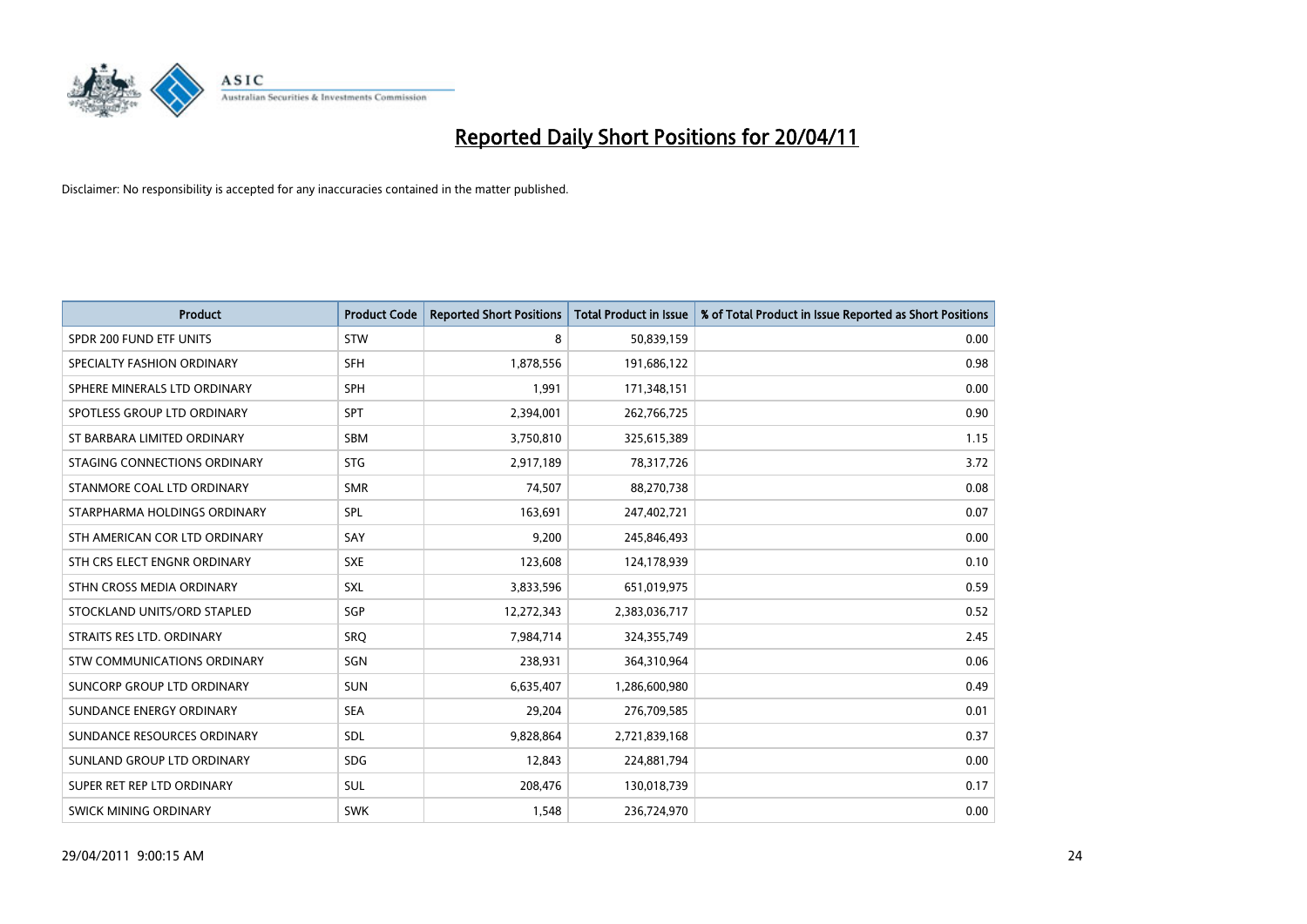

| <b>Product</b>                      | <b>Product Code</b> | <b>Reported Short Positions</b> | <b>Total Product in Issue</b> | % of Total Product in Issue Reported as Short Positions |
|-------------------------------------|---------------------|---------------------------------|-------------------------------|---------------------------------------------------------|
| SYMEX HOLDINGS ORDINARY             | SYM                 | 6,633                           | 142,481,091                   | 0.00                                                    |
| TABCORP HOLDINGS LTD ORDINARY       | <b>TAH</b>          | 2,565,467                       | 688,019,737                   | 0.35                                                    |
| <b>TALENT2 INTERNATION ORDINARY</b> | <b>TWO</b>          | 59.801                          | 142,434,450                   | 0.04                                                    |
| <b>TALISMAN MINING ORDINARY</b>     | <b>TLM</b>          | 3,079                           | 130,438,627                   | 0.00                                                    |
| TAP OIL LIMITED ORDINARY            | <b>TAP</b>          | 672,979                         | 240,967,311                   | 0.28                                                    |
| TASSAL GROUP LIMITED ORDINARY       | <b>TGR</b>          | 36,152                          | 146,304,404                   | 0.01                                                    |
| TATTS GROUP LTD ORDINARY            | <b>TTS</b>          | 12,498,930                      | 1,318,683,208                 | 0.93                                                    |
| TELECOM CORPORATION ORDINARY        | <b>TEL</b>          | 19,680,373                      | 1,924,652,813                 | 1.03                                                    |
| TELSTRA CORPORATION, ORDINARY       | <b>TLS</b>          | 19,192,132                      | 12,443,074,357                | 0.15                                                    |
| TEN NETWORK HOLDINGS ORDINARY       | <b>TEN</b>          | 36,273,277                      | 1,045,236,720                 | 3.48                                                    |
| TERANGA GOLD CORP CDI 1:1           | <b>TGZ</b>          | 188,702                         | 150,228,220                   | 0.11                                                    |
| TFS CORPORATION LTD ORDINARY        | <b>TFC</b>          | 65,950                          | 275,789,494                   | 0.02                                                    |
| THE REJECT SHOP ORDINARY            | <b>TRS</b>          | 409,035                         | 26,033,570                    | 1.56                                                    |
| THOR MINING PLC CHESS DEPOSITARY    | <b>THR</b>          | 2,307                           | 222,489,120                   | 0.00                                                    |
| THORN GROUP LIMITED ORDINARY        | <b>TGA</b>          | 2,361                           | 129,858,924                   | 0.00                                                    |
| THUNDELARRA EXPLOR, ORDINARY        | <b>THX</b>          | 57,135                          | 153,578,927                   | 0.04                                                    |
| TIGER RESOURCES ORDINARY            | <b>TGS</b>          | 96,806                          | 668,635,549                   | 0.01                                                    |
| TIMBERCORP LIMITED ORDINARY         | <b>TIM</b>          | 90,074                          | 352,071,429                   | 0.02                                                    |
| TISHMAN SPEYER UNITS                | <b>TSO</b>          | 69,682                          | 338,440,904                   | 0.02                                                    |
| TNG LIMITED ORDINARY                | <b>TNG</b>          | 4,321                           | 284,803,062                   | 0.00                                                    |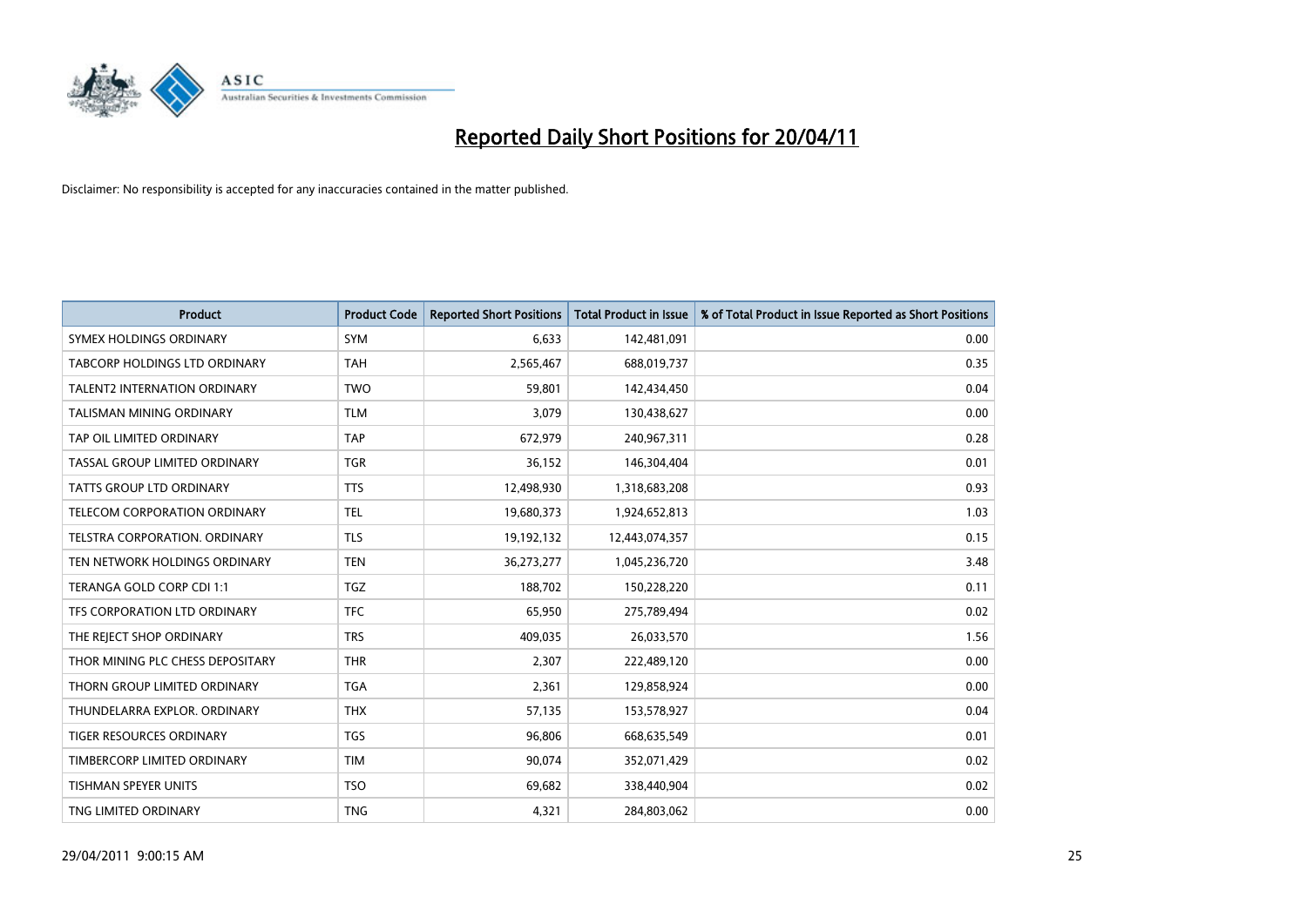

| <b>Product</b>                            | <b>Product Code</b> | <b>Reported Short Positions</b> | <b>Total Product in Issue</b> | % of Total Product in Issue Reported as Short Positions |
|-------------------------------------------|---------------------|---------------------------------|-------------------------------|---------------------------------------------------------|
| TOLL HOLDINGS LTD ORDINARY                | <b>TOL</b>          | 17,372,915                      | 710,128,531                   | 2.45                                                    |
| TORO ENERGY LIMITED ORDINARY              | <b>TOE</b>          | 35,404                          | 964,936,676                   | 0.00                                                    |
| <b>TOWER AUSTRALIA ORDINARY</b>           | <b>TAL</b>          | 820,123                         | 419,652,394                   | 0.19                                                    |
| TOWER LIMITED ORDINARY                    | <b>TWR</b>          | 690,119                         | 263,603,448                   | 0.26                                                    |
| TOX FREE SOLUTIONS ORDINARY               | <b>TOX</b>          | 40,940                          | 92,290,500                    | 0.04                                                    |
| TPG TELECOM LIMITED ORDINARY              | <b>TPM</b>          | 3,450,292                       | 775,522,421                   | 0.43                                                    |
| TRANSFIELD SERV INFR STAPLED SECURITIES   | <b>TSI</b>          | 96,258                          | 438,756,421                   | 0.02                                                    |
| TRANSFIELD SERVICES ORDINARY              | <b>TSE</b>          | 5,921,525                       | 549,715,957                   | 1.07                                                    |
| TRANSPACIFIC INDUST, ORDINARY             | <b>TPI</b>          | 14,708,994                      | 960,638,735                   | 1.51                                                    |
| TRANSURBAN GROUP TRIPLE STAPLED SEC.      | <b>TCL</b>          | 4,783,088                       | 1,443,543,731                 | 0.31                                                    |
| TRINITY GROUP STAPLED SECURITIES          | <b>TCO</b>          | 3,419                           | 203,405,927                   | 0.00                                                    |
| TROY RESOURCES NL ORDINARY                | <b>TRY</b>          | 42,409                          | 87,968,823                    | 0.04                                                    |
| UGL LIMITED ORDINARY                      | UGL                 | 5,313,371                       | 166,047,171                   | 3.18                                                    |
| UNILIFE CORPORATION CDI US PROHIBITED     | <b>UNS</b>          | 140,273                         | 273,245,765                   | 0.04                                                    |
| UXC LIMITED ORDINARY                      | <b>UXC</b>          | 45,584                          | 305,789,718                   | 0.01                                                    |
| VALAD PROPERTY GROUP STAPLED US PROHIBIT. | <b>VPG</b>          | 3,914,490                       | 115,108,116                   | 3.40                                                    |
| <b>VDM GROUP LIMITED ORDINARY</b>         | <b>VMG</b>          | 11,116                          | 193,127,749                   | 0.01                                                    |
| VENTURE MINERALS ORDINARY                 | <b>VMS</b>          | 146,339                         | 220,943,592                   | 0.06                                                    |
| <b>VIRGIN BLUE HOLDINGS ORDINARY</b>      | <b>VBA</b>          | 37,613,964                      | 2,210,197,600                 | 1.68                                                    |
| VISION GROUP HLDGS ORDINARY               | <b>VGH</b>          | 78,000                          | 74,061,110                    | 0.11                                                    |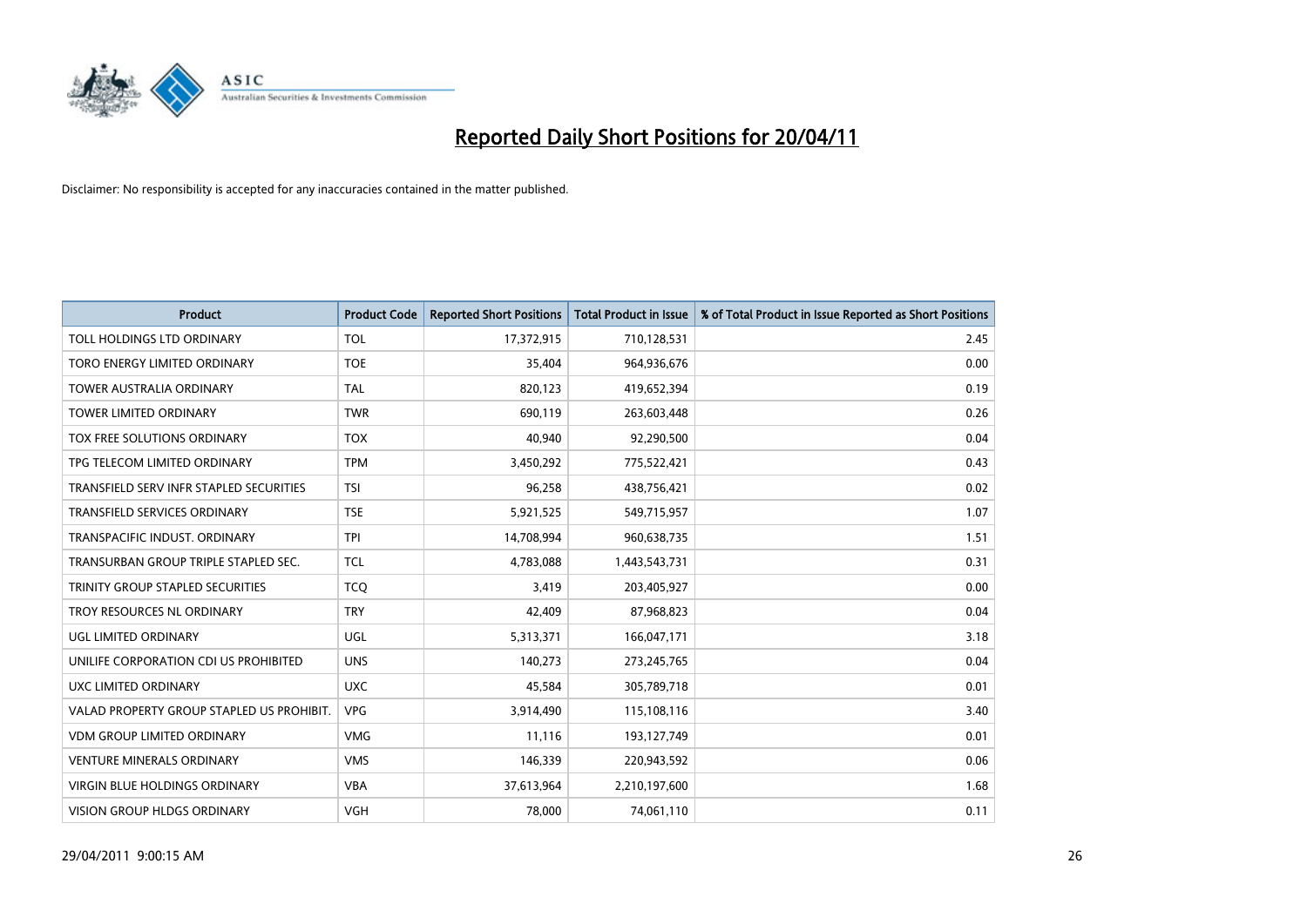

| <b>Product</b>                         | <b>Product Code</b> | <b>Reported Short Positions</b> | <b>Total Product in Issue</b> | % of Total Product in Issue Reported as Short Positions |
|----------------------------------------|---------------------|---------------------------------|-------------------------------|---------------------------------------------------------|
| <b>VITA GROUP LTD ORDINARY</b>         | <b>VTG</b>          | 75,190                          | 142,499,800                   | 0.05                                                    |
| VITERRA INC CDI 1:1                    | <b>VTA</b>          | 3,828                           | 68,629,939                    | 0.01                                                    |
| VNGD ALL-WORLD EX-US CDI 1:1           | <b>VEU</b>          | 871                             | 633,768                       | 0.14                                                    |
| WATPAC LIMITED ORDINARY                | <b>WTP</b>          | 37,621                          | 183,341,382                   | 0.01                                                    |
| <b>WDS LIMITED ORDINARY</b>            | <b>WDS</b>          | 701                             | 144,055,662                   | 0.00                                                    |
| WEBJET LIMITED ORDINARY                | <b>WEB</b>          | 351,913                         | 77,961,278                    | 0.46                                                    |
| <b>WESFARMERS LIMITED ORDINARY</b>     | <b>WES</b>          | 21,272,362                      | 1,005,191,394                 | 2.11                                                    |
| WESFARMERS LIMITED PARTIALLY PROTECTED | <b>WESN</b>         | 67,113                          | 151,880,768                   | 0.03                                                    |
| WEST AUSTRALIAN NEWS ORDINARY          | <b>WAN</b>          | 3,097,141                       | 467,828,724                   | 0.64                                                    |
| WESTERN AREAS NL ORDINARY              | <b>WSA</b>          | 8,786,785                       | 179,735,899                   | 4.90                                                    |
| WESTERN DESERT RES. ORDINARY           | <b>WDR</b>          | 948                             | 154,688,785                   | 0.00                                                    |
| WESTFIELD GROUP ORD/UNIT STAPLED SEC   | <b>WDC</b>          | 8,350,364                       | 2,308,988,539                 | 0.31                                                    |
| WESTFIELD RETAIL TST UNIT STAPLED      | <b>WRT</b>          | 22,969,537                      | 3,054,166,195                 | 0.75                                                    |
| <b>WESTPAC BANKING CORP ORDINARY</b>   | <b>WBC</b>          | 26,124,656                      | 3,009,412,910                 | 0.82                                                    |
| WHITE ENERGY COMPANY ORDINARY          | <b>WEC</b>          | 10,122,762                      | 316,104,241                   | 3.19                                                    |
| WHITEHAVEN COAL ORDINARY               | <b>WHC</b>          | 804,677                         | 493,800,069                   | 0.16                                                    |
| WHK GROUP LIMITED ORDINARY             | <b>WHG</b>          | 34,194                          | 265,142,652                   | 0.01                                                    |
| WILDHORSE ENERGY ORDINARY              | <b>WHE</b>          | 26,413                          | 227,117,335                   | 0.01                                                    |
| WINDIMURRA VANADIUM ORDINARY           | <b>WVL</b>          | 163,685                         | 154,278,674                   | 0.11                                                    |
| WOODSIDE PETROLEUM ORDINARY            | <b>WPL</b>          | 4,987,198                       | 793,229,820                   | 0.60                                                    |